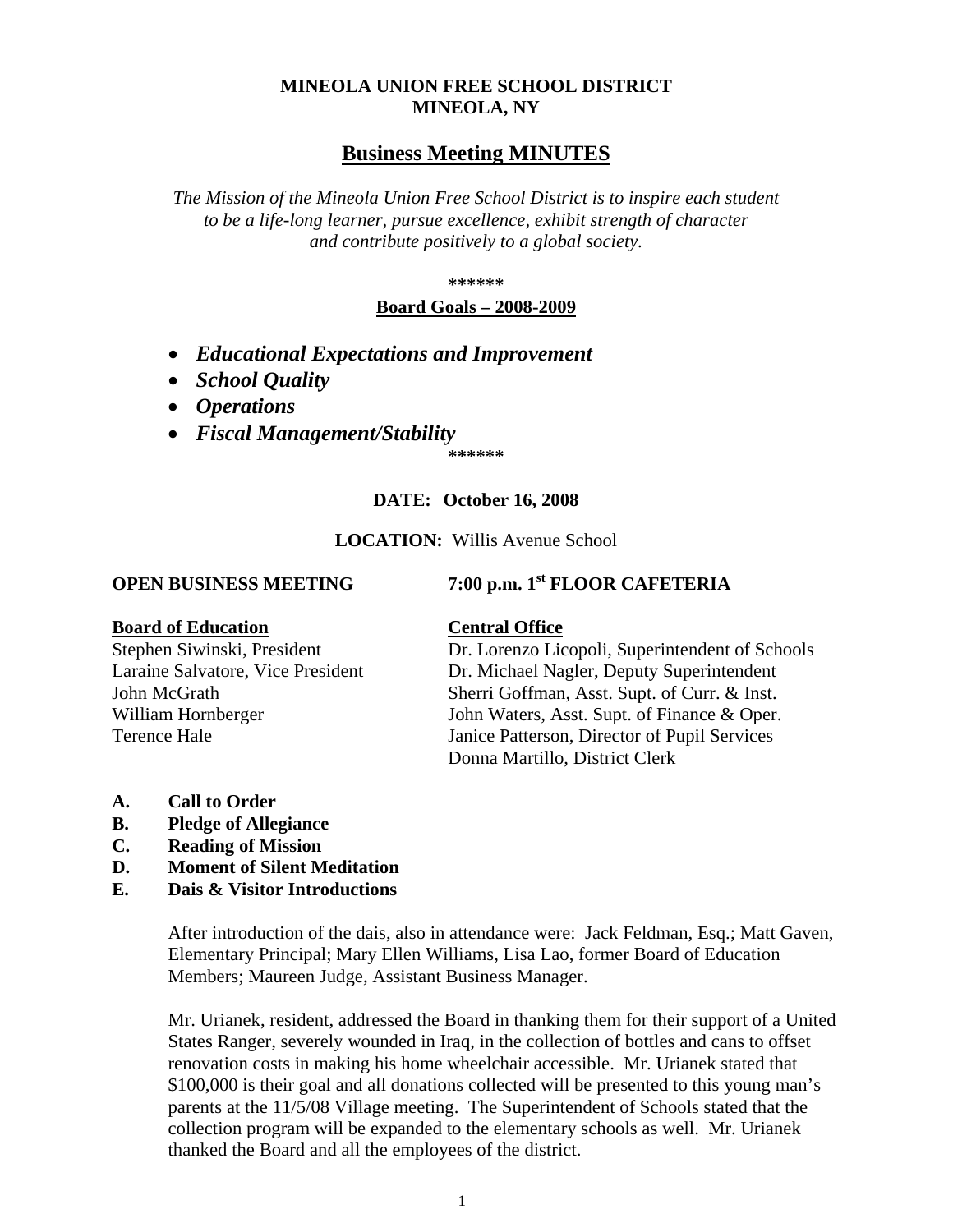# **F. High School Student Organization Report**

The High School Student Organization Representative reported that fund raising ideas are still being discussed.

Ms. Salvatore inquired if there was a lavatory policy for students. The Superintendent of Schools responded that there wasn't one, just a High School rule and stated that he can ask Mr. Escobar to look into the matter.

# **G. Old Business**

# **1. Appointment of Board Designee for Regulation 0110-R**

**RESOLUTION #32 – BE IT RESOLVED** that the Board of Education designates Sheryl Goffman as Board Designee as set forth in Regulation 0110-R for the 2008-2009 school year.

| <b>Motion:</b><br><b>Second:</b> | John McGrath<br>William Hornberger                                                          |     |                                                                      |
|----------------------------------|---------------------------------------------------------------------------------------------|-----|----------------------------------------------------------------------|
| <b>Discussion:</b>               | female compliance officer this resolution was necessary.                                    |     | The Superintendent of Schools explained that in order to designate a |
| Yes:                             | Terence Hale<br>William Hornberger<br>John McGrath<br>Laraine Salvatore<br>Stephen Siwinski | No: | None                                                                 |

**Passed:** Yes

# **2. Superintendent Evaluation Feedback to Board of Education**

The Superintendent of Schools presented feedback in response to comments and statements regarding his 2007-2008 evaluation. The following commentary addressed, clarified and/or refuted assessments made by Ms. Salvatore in her evaluation of the Superintendent of Schools:

*Goal career was not a specified goal for 2007-08; improvement of Reading among K-12 students, particularly at the Middle School; values and ethics - Ms. Salvatore's allegation that he was confrontational and to provide him with examples; he feels he should be able to freely express his opinion to the Board without fear of being judged as uncooperative; he requested more detail as to specific dates when he rallied the troops; he provided proof that the current Technology program is more cost effective than the previous one; compared the prior administrative structure with the present; Ms. Salvatore receives the same e-mails as other Board Members and requested examples when he did not; addressed why Ms. Salvatore was not told of his intent to withdraw his resignation in May; he feels he did not fail to adhere to a Board directive to cease*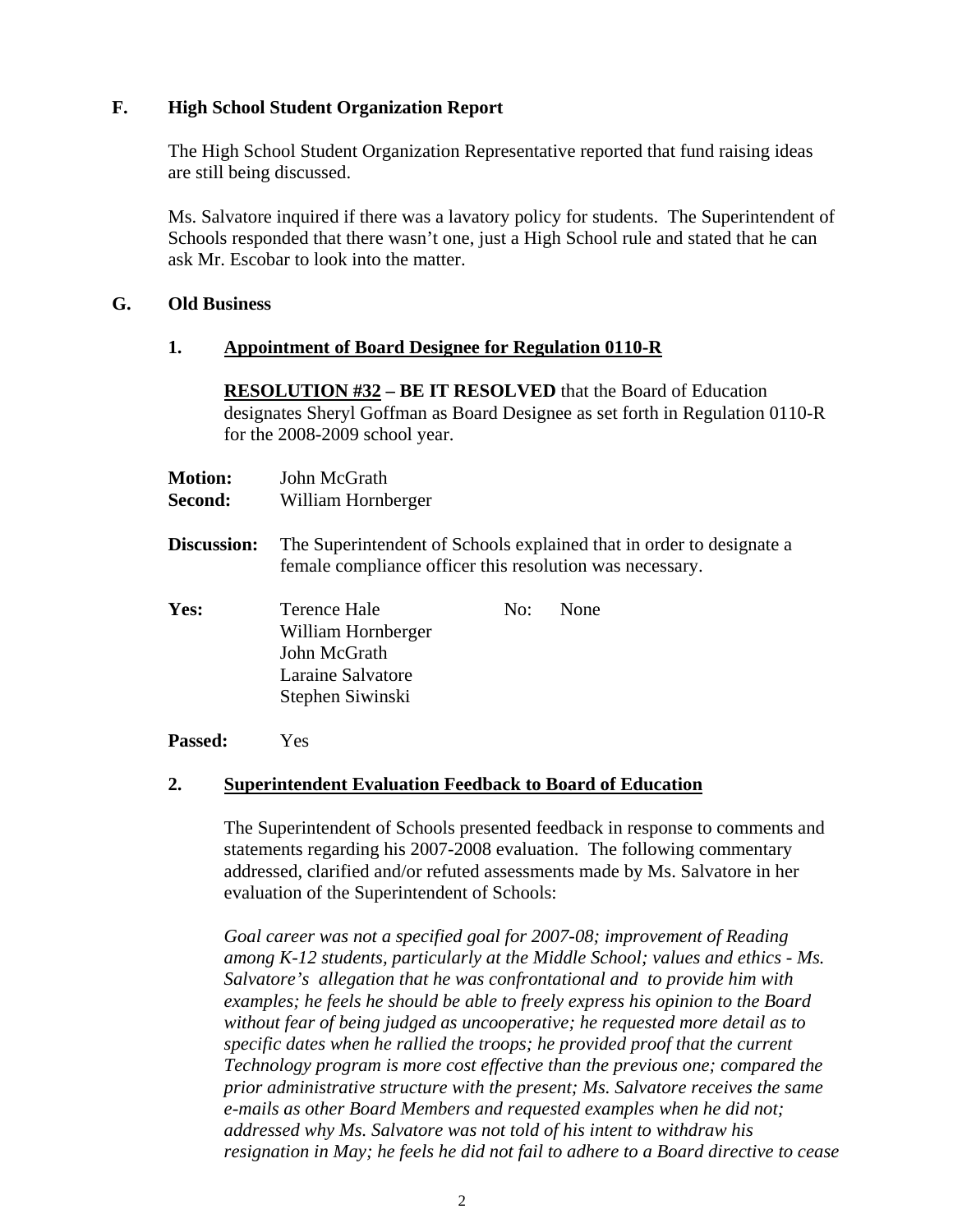*conducting his own investigation, he never received a letter like that, he received a letter that the matter could not be discussed any further; no basis to say he harasses employees because Ms. Salvatore did not divulge specifics; read and addressed an e-mail from a PTA President questioning the Superintendent's conduct; read the meaning of harassment; union presidents have advised him that they have never received a complaint about harassment from their members and wants to speak to the individuals, as to who they are, and what was said; accused in failing to act or show accountability regarding uncertified teachers; not attending PTA meetings due to negotiations; statements at 8/14/08 meeting accusing him of taking off on Fridays; 2 reconfigurations taken place during his time in Mineola; the Superintendent of Schools correlated Ms. Salvatore's February 2008 petition given to parents and passed on by them, to the dissemination of her cost containment plan to administrators - Ms. Salvatore objected because names were not redacted from her plan before it was given out; Ms. Salvatore also felt that when a Board Member makes a proposal, a discussion is needed for input; the Superintendent of Schools was obligated to alert individuals who could quite possibly be out of work in 6 weeks; Mr. Hornberger interjected that Ms. Salvatore first brought the issue up in executive session, but the Superintendent of Schools felt it was not executive session material; the Superintendent of Schools referenced policy 3100 indicating that he is to attend all meetings of the Board; addressed allegations as to why former administrators left the district – he was the one who spoke to the Superintendent of Schools in the district where a former administrator is currently employed, and extending the retirement date, of another former administrator, by 6 months was the Superintendent of Schools' idea and not the former administrator; accused Ms. Salvatore of misquoting what he said regarding his illness – Ms. Salvatore responded no, when asked if she said the Superintendent of Schools was faking his medical condition and that he said he was on his deathbed; the Superintendent of Schools addressed Ms. Salvatore's hearing that there were problems with the reading program not working up to standards; Ms. Salvatore stated that the only part of the evaluation the Board disagreed on was ethics and values; the Superintendent did not know how he could be out of alignment with the standards and values in ethics of leadership; the Superintendent also questioned Ms. Salvatore rating him a 1 regarding fiscal stability – the Board gave him parameters to follow in resolving negotiations and he did what they requested and it shouldn't affect his evaluation; Ms. Salvatore expressed her displeasure with the settlements of contracts; the Superintendent questioned Ms. Salvatore rating him a 1 on policy and governance that he did not avoid civil and criminal liabilities and the district spending \$12,000 on legal fees; the Superintendent pointed out dollar amounts in legal fees charged to the district due to Ms. Salvatore's contact with legal counsel; the Superintendent felt that he has been successful in developing an organizational system to run the school district; he pays for his own expenses and dedicates money back into the system; he presented examples where he had worked with the Mayor of Mineola on sharing resources, i.e. gas, oil, and resolution to parking lot problem issues; explained as to what lead up to contracting with Syntax for public relations; 3.1 million dollars in reductions for the 2005-2006 school year; he welcomes criticism to help him grow professionally; significant growth of the school district since 2001and attributes it to the leadership team and faculty; his Central Office Administrators are committed and dedicated; and the Superintendent encouraged*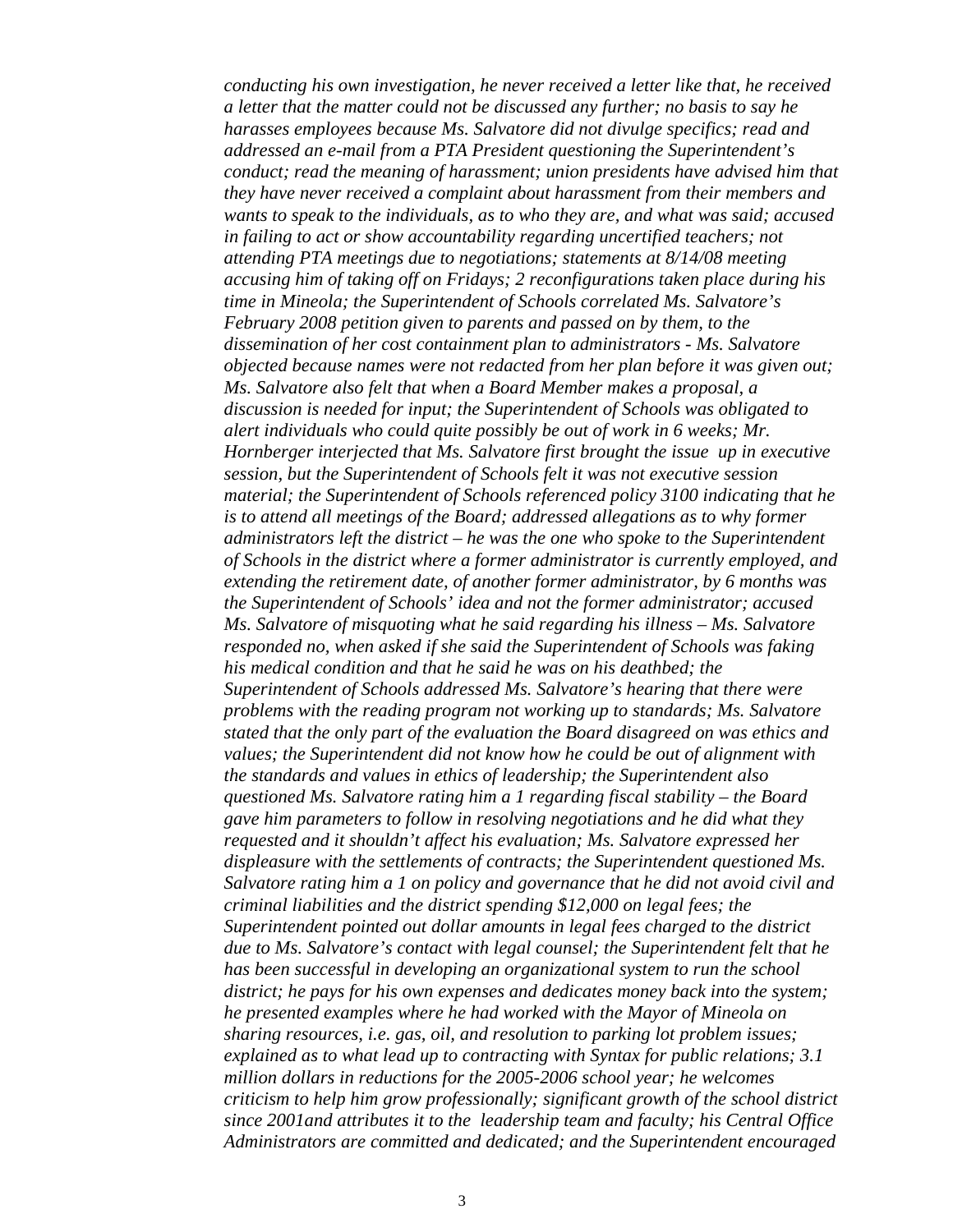*the Board and community to focus on the children. Mr. Siwinski requested that the Board complete the form as soon as possible and return it to him.* 

# **3. Follow-up on Intramural Report**

Mr. Ralph Amitrano presented a report on the Intramural Program: Program is offered to  $4<sup>th</sup>$  and  $5<sup>th</sup>$  graders, consists of sports, games and skill activities at 1 hour sessions; morning sessions are at Hampton, Meadow, and Jackson; Jackson and Cross also have afternoon sessions; Meadow participates twice a week; Hampton offers the program on Tuesday and Thursday in the a.m.; the Middle School program is offered prior to the start of school twice a week; the High School program is offered everyday, they hold tournaments, and the fitness center is open daily for one hour, which is open during the summer as well. Mr. McGrath inquired if all the programs were running. Mr. Amitrano responded yes. Ms. Salvatore inquired about getting grades 1 to 3 involved. Mr. Amitrano stated he didn't think the lower grades were ready for team sports. Mr. Siwinski inquired if the program is popular. Mr. Amitrano responded there were 25 to 50 kids per session and Middle School is very popular especially Color Night; the High School tournament consists of about 60 kids participating and during the summer the Fall teams are required to use the fitness center. Mr. Amitrano was thanked by the Board for his report.

# **4. Follow-up on Class Size Report**

Ms. Goffman presented the Class Size Report and explained the various criteria and guidelines used to project enrollment. Ms. Goffman also discussed factors when considering additional class sections. Ms. Salvatore inquired why changes would be needed after grade configuration was finalized. Ms. Goffman responded when more classes are assigned to a particular school the breakage would be different. Mr. Hornberger inquired from a budgetary perspective, would specific information be available before the budget review. Ms. Goffman responded that is what she is doing right now. She usually starts in November for next year's staffing. Due to the unforeseen, they have 1 or 2 positions in contingency. This year was an unusual year. Mr. Hornberger inquired about setting a minimum. Ms. Goffman responded that a minimum was not put in place, but thinks it should be looked at for cost effectiveness. She will discuss it with the Superintendent to see if setting a minimum was necessary to be added to the framework in order to make decisions. The Board thanked her for the report.

Under Old Business the Board also addressed the following: Creating a schedule of meetings to attend, i.e. Athletic Booster. President Siwinski stated it would be done on a month-to-month basis. Mr. Hornberger wants to reach out to the PTAs. The Superintendent of Schools stated that negotiations are over and there is no reason they cannot attend them again. Mr. Hornberger also inquired about the Hampton signs. The Superintendent of Schools responded that they were both installed. Mr. Hornberger felt that Hampton Street was not as illuminated by lights compared to Willis. Mr. Hornberger also inquired about the smart boards if they were operational. Dr. Nagler responded that the elementary schools are finished and the rest will be completed by Monday and today was the last day of formal training.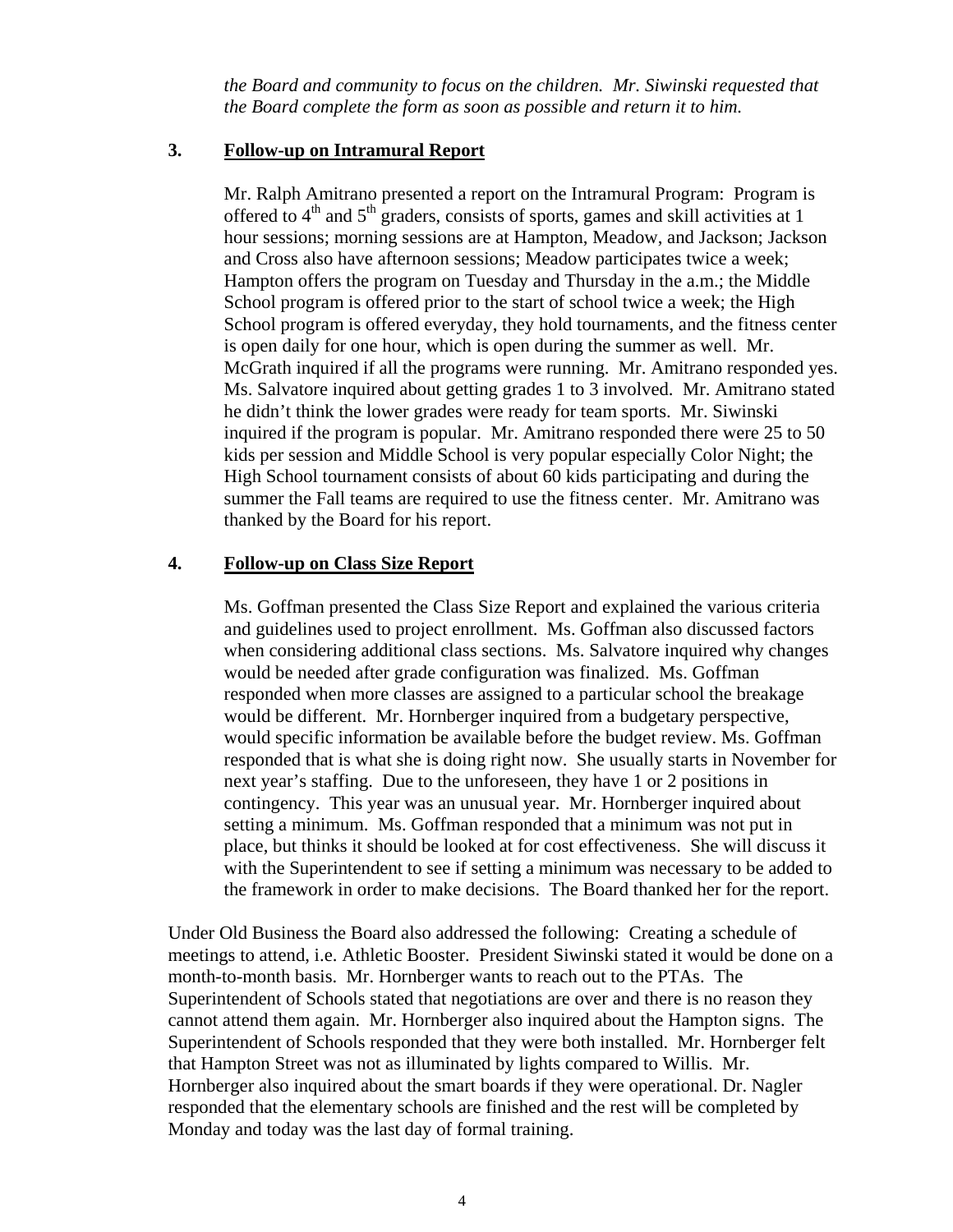At 8:44 p.m. a motion was made for the Board to go into executive session to discuss contractual matters leading to the Superintendent of Schools search.

| <b>Motion:</b> | Terence Hale                                                                                |     |      |
|----------------|---------------------------------------------------------------------------------------------|-----|------|
| Second:        | Laraine Salvatore                                                                           |     |      |
| Yes:           | Terence Hale<br>William Hornberger<br>John McGrath<br>Laraine Salvatore<br>Stephen Siwinski | No: | None |
| <b>Passed:</b> | Yes                                                                                         |     |      |
|                | At 9:35 p.m. a motion was made for the Board to return to open session.                     |     |      |
| <b>Motion:</b> | Laraine Salvatore                                                                           |     |      |
| Second:        | Terence Hale                                                                                |     |      |
| Yes:           | <b>Terence Hale</b>                                                                         | No: | None |
|                | William Hornberger                                                                          |     |      |
|                | John McGrath                                                                                |     |      |
|                | Laraine Salvatore                                                                           |     |      |
|                | Stephen Siwinski                                                                            |     |      |

**Passed:** Yes

#### **H. New Business**

Mr. Hale presented a resolution under New Business, in which to keep resolutions in numerical order the following would be Resolution #33. It is as follows:

*In that regard I move that the Board of Education for the Mineola School District appoint Dr. Michael Nagler as its new superintendent of schools effective July 1, 2008. I further move that the Board of Education approve his appointment at an annual salary of \$195,000.00 and continuing his benefits under the same terms and conditions as he currently enjoys. I further move that the Board of Education incorporate the above salary and benefits into a contract for three years under the same terms and conditions as the Board's contract with Dr. Licopoli excepting salary and benefits as I have already stated.*

*I also move that the Board of Education for the Mineola School District appoint Sheryl Goffman as Deputy Superintendent, effective July 1, 2008, at an annual salary of \$185,000.00 maintaining all her current benefits as previously approved by the Board of Education.*

*I also move that the Board of Education for the Mineola School District appoint Janice Patterson as Assistant Superintendent for Pupil Personnel and Special Education, effective July 1, 2008, at an annual salary of \$168,000.00, maintaining all her current benefits as previously approved by the Board of Education.*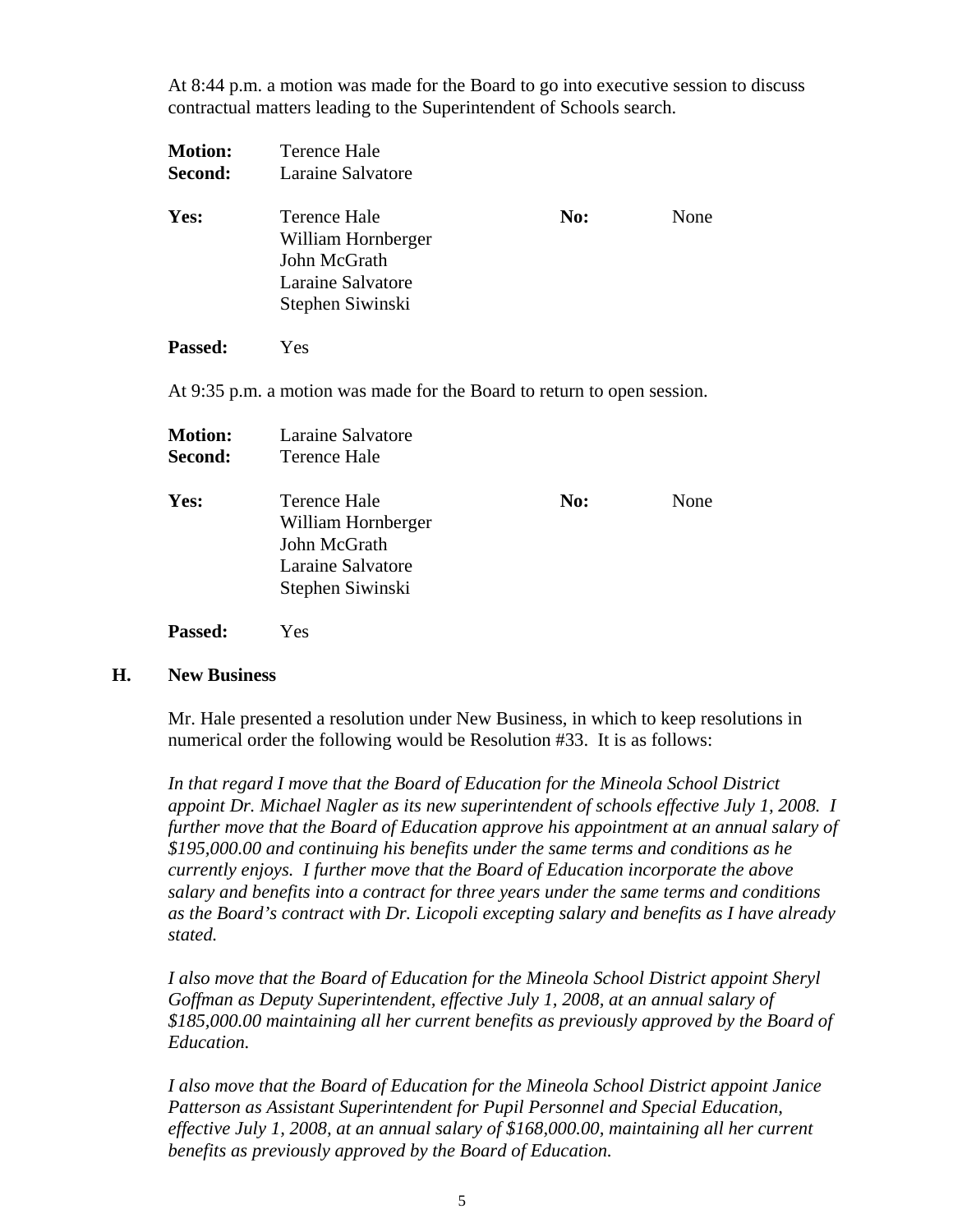| <b>Motion:</b><br>Second: | <b>Terence Hale</b><br>John McGrath                                                                                                                                                                                                                                                                                                                                                                                                                                                                                                                                                                                                                                                                                                                                                                                                                                                                                                                                                                                                                                                                                                  |     |      |
|---------------------------|--------------------------------------------------------------------------------------------------------------------------------------------------------------------------------------------------------------------------------------------------------------------------------------------------------------------------------------------------------------------------------------------------------------------------------------------------------------------------------------------------------------------------------------------------------------------------------------------------------------------------------------------------------------------------------------------------------------------------------------------------------------------------------------------------------------------------------------------------------------------------------------------------------------------------------------------------------------------------------------------------------------------------------------------------------------------------------------------------------------------------------------|-----|------|
| Discussion:               | Mr. Hornberger noted an incorrect effective date of July 1, 2008.                                                                                                                                                                                                                                                                                                                                                                                                                                                                                                                                                                                                                                                                                                                                                                                                                                                                                                                                                                                                                                                                    |     |      |
|                           | A motion was made to amend all dates appearing as July 1, 2008 to be<br>corrected as July 1, 2009.                                                                                                                                                                                                                                                                                                                                                                                                                                                                                                                                                                                                                                                                                                                                                                                                                                                                                                                                                                                                                                   |     |      |
| <b>Motion:</b><br>Second: | John McGrath<br><b>Terence Hale</b>                                                                                                                                                                                                                                                                                                                                                                                                                                                                                                                                                                                                                                                                                                                                                                                                                                                                                                                                                                                                                                                                                                  |     |      |
| Yes:                      | <b>Terence Hale</b><br>William Hornberger<br>John McGrath<br>Laraine Salvatore<br>Stephen Siwinski                                                                                                                                                                                                                                                                                                                                                                                                                                                                                                                                                                                                                                                                                                                                                                                                                                                                                                                                                                                                                                   | No: | None |
| Passed:                   | Yes                                                                                                                                                                                                                                                                                                                                                                                                                                                                                                                                                                                                                                                                                                                                                                                                                                                                                                                                                                                                                                                                                                                                  |     |      |
| <b>Discussion:</b>        | Mr. Hornberger needed clarification that Dr. Nagler would receive all<br>benefits that are reflected in Dr. Licopoli's contract and at what type of<br>annual salary increase? Mr. Hale stated that it is something that would be<br>negotiated yearly. Mr. McGrath asked Dr. Licopoli what his annual<br>increases were. The Superintendent of Schools responded 4% and 3%<br>performance. Mr. McGrath stated the possibility of a 7% raise.<br>Mr. Hale made the following statement: In making this motion I am<br>recognizing the tremendous leadership contributions made by Drs.<br>Licopoli and Nagler over the past seven plus years. Clearly, Dr.<br>Licopoli's leadership in the areas of education, finance and school<br>construction have all contributed to the school district we are all now<br>extremely proud. Our state test scores have improved tremendously in<br>that time. Our budget is more transparent than ever before and our<br>school buildings and technological infrastructure are state of the art and<br>suitable for a twenty first century educational program for the<br>community's children. |     |      |
|                           |                                                                                                                                                                                                                                                                                                                                                                                                                                                                                                                                                                                                                                                                                                                                                                                                                                                                                                                                                                                                                                                                                                                                      |     |      |
|                           | This was all made possible through the aggressive leadership of Dr.<br>Licopoli with the support of the Board of Education and the community<br>for these past seven years. Dr. Nagler too has been responsible for<br>educational progress at our middle and high schools as well as being<br>substantially responsible for maintaining and supporting the school<br>district's technological infrastructure. He has also had a substantial role<br>in the recently completed contract negotiations with all our unions                                                                                                                                                                                                                                                                                                                                                                                                                                                                                                                                                                                                             |     |      |

*in the recently completed contract negotiations with all our unions, contract negotiations that have been successfully concluded ensuring that our staff will be totally focused on educating our children for the next three years.*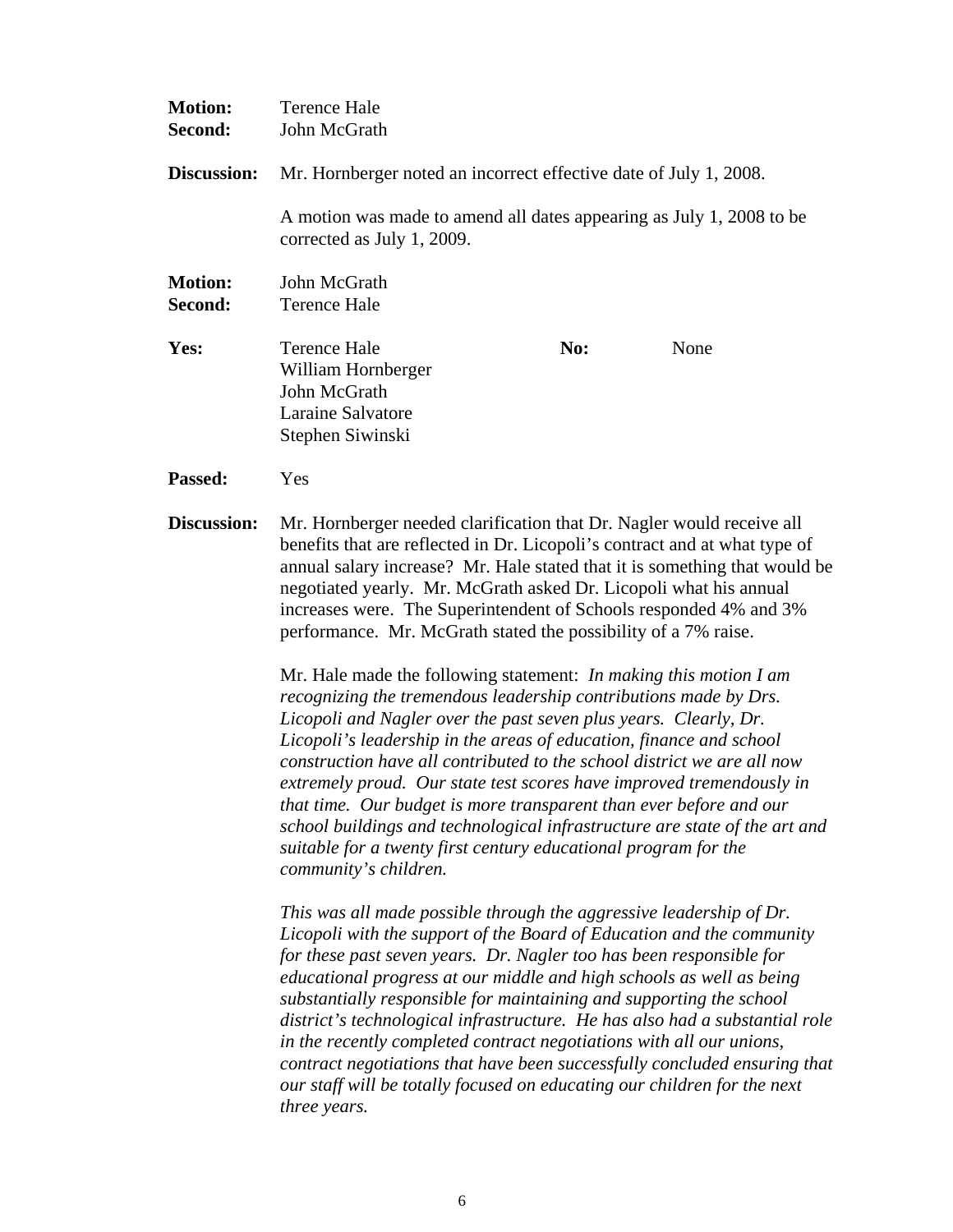*I cannot say enough about Sherri Goffman and her contributions to the education of our children since she came to Mineola. Ms Goffman's leadership and supervision of our elementary education programs has resulted in unprecedented improvement in our state test scores in all our elementary school buildings. She has also been instrumental in setting up and supervising our outstanding pre kindergarten and Kindergarten programs. Likewise, my respect for Janice Patterson is based upon her outstanding contributions to our special education program. Our special education program is highly respected throughout Nassau County. Parents have come to expect that their disabled children will receive an outstanding education at Mineola and I'm told that parents of disabled children actually move to Mineola for its outstanding special education programs and services.*

*For all these reasons I believe that Dr. Nagler, Ms. Goffman and Ms. Patterson should be promoted so that the educational initiatives begun by Dr. Licopoli can continue to meet and exceed the high objectives achieved thus far and will be in line with the high expectations of the community that we will provide our students with an excellent educational program.* 

*In addition to the exceptional leadership qualities of the individuals I am recommending for promotion I have also taken into consideration the cost of searching for a new superintendent as well as the cost of a new superintendent's salary.* 

*With the retirement of Dr. Licopoli, whose salary is currently \$257,000.00, we will immediately save over \$60,000.00 if we appoint Dr. Nagler at a salary of \$195,000.00 In addition, by eliminating one central office administrative position we will save in excess of \$150,000.00 for a total approximately \$210,000.00. Also by appointing Dr. Nagler now we save \$25,000.00 to \$50,000.00 in costs associated with the actual search for a new superintendent bringing the total savings in the first year to approximately \$260,000.00.*

A motion was made to table Resolution #33, pending further discussion.

**Motion:** Laraine Salvatore

There was no second.

**Discussion:** Mr. McGrath asked Ms. Salvatore to consider not moving to table Mr. Hale's comments and motion were well thought out and salary sensitive. He also wants emphasis placed on getting past a Superintendent search and commented on the importance of not wanting to slide backwards while searching for another Superintendent. Mr. Hornberger commented on Mr. Hale's motion as being well thought out and sees the economic impact, educational continuity the team would bring, but he wanted it discussed more thoroughly and vote on it at another night. He feels the district has come a long way under Dr. Licopoli's administration. He is not going to apologize for wanting more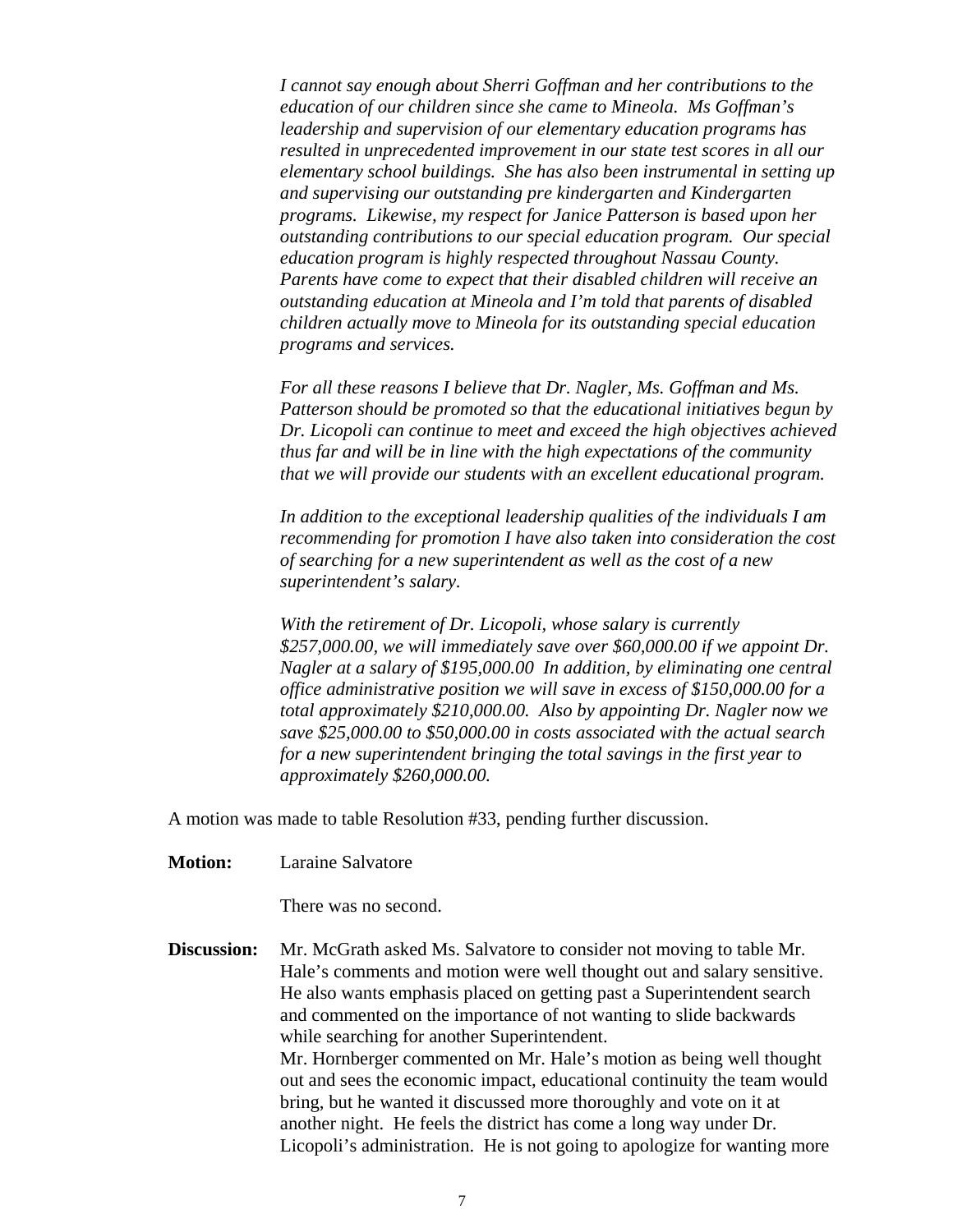for the community. The community deserves the district to exceed, do it smarter and better.

Mr. Siwinski agreed with Mr. Hornberger's comments. He further stated that if there is a chance we can achieve savings, and have a seamless transition in a person who is already here, he is in agreement. He does not know who would replace Dr. Licopoli at \$275,000. If the Board is considering an \$11,000 cut for graduating seniors in not using the Tillis Center and the cost of a Superintendent search between \$20,000 to \$50,000, with the possibility of coming up with the same person, does not seem practical. He feels Mr. Hale hit the nail on the head and is ready to vote this evening.

A motion was made to open up the discussion to the public.

| <b>Motion:</b> | William Hornberger                                                                          |     |      |
|----------------|---------------------------------------------------------------------------------------------|-----|------|
| Second:        | Terence Hale                                                                                |     |      |
| Yes:           | Terence Hale<br>William Hornberger<br>John McGrath<br>Laraine Salvatore<br>Stephen Siwinski | No: | None |
|                |                                                                                             |     |      |

**Passed:** Yes

The public comments were as follows:

- A resident referred to comments made at a previous meeting regarding the Board taking its time to vote on important decisions and felt the community deserved that. Making a decision this evening does not do any good for the district.
- A resident read a statement supporting Mr. Hale's motion. The resident stated she sat on the search committee when hiring an Assistant Principal for the Middle School, who was Dr. Nagler.
- A resident read a statement as to his disappointment in Ms. Salvatore putting forth her own ideas and her action towards administration and to consider reimbursing the district for legal fees. Mr. Siwinski informed the resident that this discussion was about the proposed appointment of Dr. Nagler. The resident stated not to overlook the obvious. Ms. Salvatore needed clarification from the resident; that her proposal of saving the district \$750,000 was wrong and Mr. Hale's was okay? The resident responded yes.
- A resident commented that she had no idea this was taking place this evening. Her hat is off to Mr. Hale. It is an obvious transition and would like the Board to vote on the motion this evening.
- A resident commented that it would be a large mistake to vote this evening. He praised Mr. Hale, but it is a big decision and suggested thinking it over. It is the responsibility of the Board that the interest of the district and community is well served. He has not heard a discussion as to what the Board wants in a new Superintendent so he cannot have an opinion. The resident would like to see how various candidates match up and objects to comments over the last few months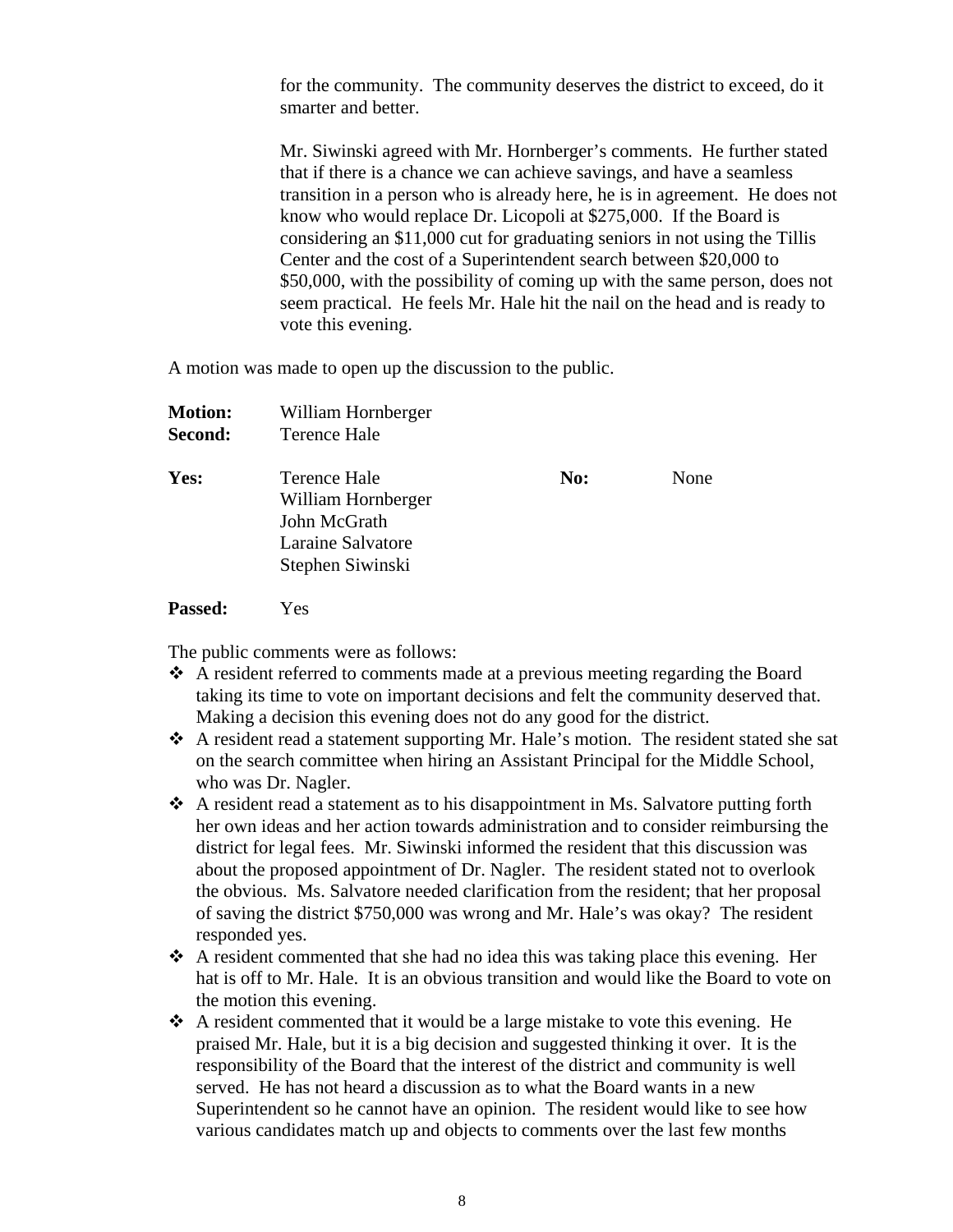regarding that there are no suitable candidates and the district won't be able to find them. If we have not looked we cannot support that opinion.

- A former Board of Education Member credited Mr. Hale with this idea and was something that should have been considered. The resident felt it was a no brainer, and another day is not going to change the Board's mind. Dr. Nagler would be great. Programs Dr. Licopoli has brought and spent money to provide, would be a waste in her opinion. It will be difficult to find a Superintendent and getting Dr. Nagler the sooner the better.
- $\triangle$  A resident questioned the wisdom of the Board to vote when a lawsuit is pending. It is not in the best interest of the district and requested the Board take a few days.
- A former Board of Education Member commented that there is a 50/50 chance the lawsuit will go against the district.

A motion was made to further amend Resolution #33, that District's Legal Counsel Draft a contract between the Mineola Union Free School District and Dr. Michael Nagler in accordance with the motion presented by Mr. Terence Hale, and reflect the amended corrected date as July 1, 2009.

| <b>Motion:</b> | John McGrath       |     |                                      |
|----------------|--------------------|-----|--------------------------------------|
| Second:        | Terence Hale       |     |                                      |
| Yes:           | Terence Hale       | No: | None                                 |
|                | William Hornberger |     | <b>Abstention:</b> Laraine Salvatore |
|                | John McGrath       |     |                                      |
|                | Stephen Siwinski   |     |                                      |
| <b>Passed:</b> | Yes                |     |                                      |

The Board now voted on the original motion, Resolution #33, with the inclusion of the two amendments as presented.

| Yes: | Terence Hale     | No: | Laraine Salvatore                     |
|------|------------------|-----|---------------------------------------|
|      | John McGrath     |     | <b>Abstention:</b> William Hornberger |
|      | Stephen Siwinski |     |                                       |

# **Passed:** Yes

Dr. Nagler thanked the Board for the appointment to continue the work he's been trying to do for the last 2 years. He also thanked Dr. Licopoli, his mentor and friend, and hopes to live up to what the Superintendent had started. They have a great team and he is confident that they will get the job done. He thanked his wife, the people he has known these past 10 years that know him and speak to his values for continually supporting him and pledged he will not let them down. With the elimination of one administrator more work will be on him. He believes in Mineola and will continue to work hard to bring to the Board and school district what they want.

# **2. Discussion on Tabling Grade Reconfiguration Study**

Mr. Hornberger expressed that he would like to hear from Dr. Nagler as to what he thinks. Mr. Siwinski responded that part of the discussion was scheduling Drs.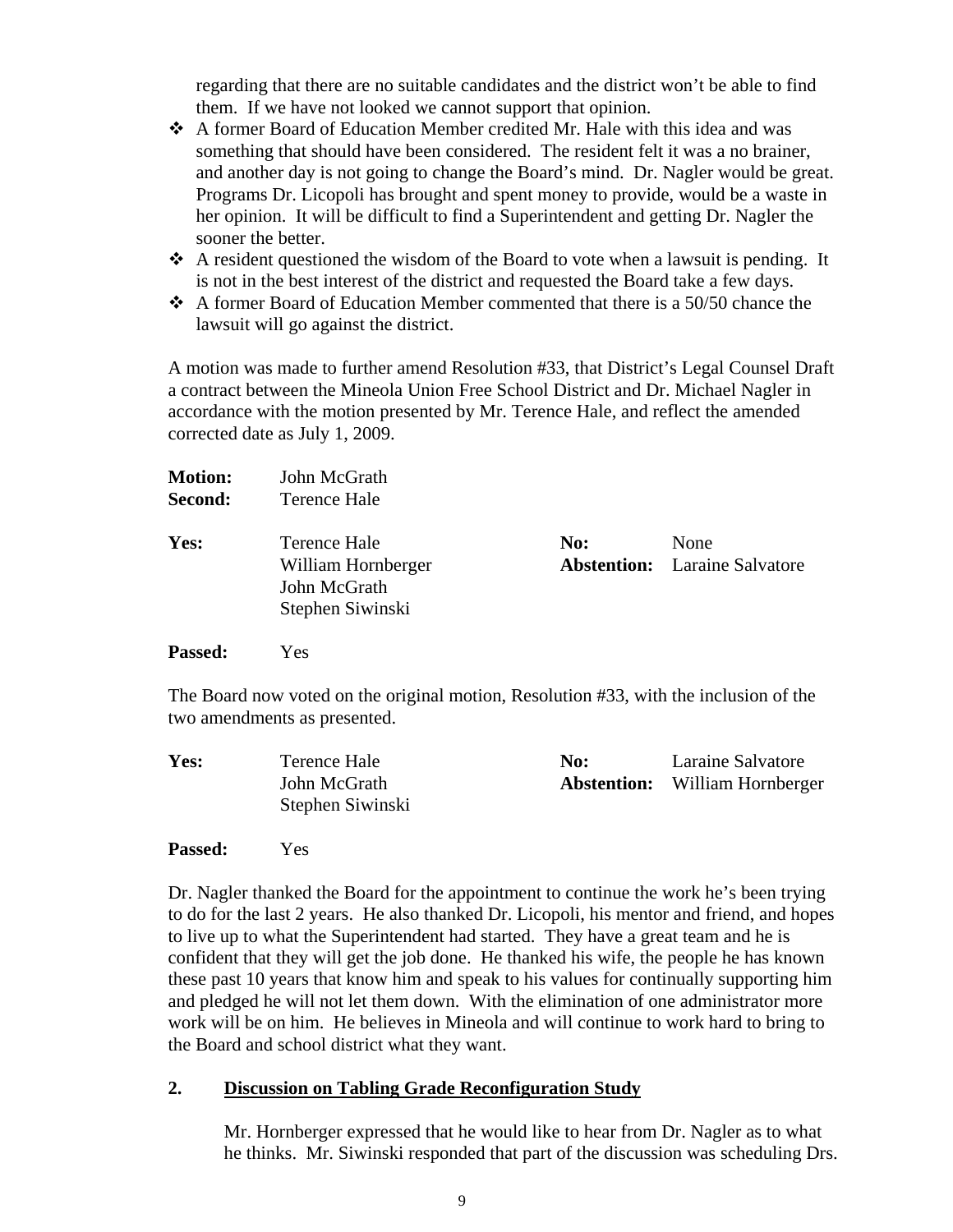Fowler and Beni for the final presentation, November 10<sup>th</sup>. President Siwinski noted that the Board received a report from Dr. Fowler 3 weeks ago requesting the Board reconsider the Superintendent search. Mr. McGrath felt tabling was not necessary because Dr. Nagler is familiar with the information. Ms. Salvatore commented that it would take 2 years to implement and requested to redistrict for the coming year. Mr. McGrath responded there was no reason to redistrict. Mr. Siwinski made the Board aware of the stress level on accomplishing both and the Board must act. Mr. Siwinski is hoping the Board can make a decision after hearing Dr. Fowler's plan. Ms. Salvatore asked the Board if they agree to redistrict could they still work to implement grade configuration. Mr. McGrath responded that they have the scenarios. Mr. Hornberger interjected if construction was needed. Ms. Salvatore stated that the report has cost the community \$50,000. Mr. McGrath responded that he wanted it discussed and possibly table it for a short period of time. Mr. Siwinski responded that they owe it to the community to have the meeting on November  $10<sup>th</sup>$  to hear Dr. Fowler present scenarios, cost savings etc. The community will be able to speak at that time. Mr. Hornberger wishes to hear Dr. Nagler's ideas and feels the Board needs to act, due to these extreme economic times. The Superintendent of Schools stated this is closure on what the Board wanted. He also stated these are financially hard times and districts could be looking at caps on budgets and the district should be ready for a reduction in State Aid; trying to reduce 1.2 million dollars will be a challenge. Ms. Salvatore requested clarification from Mr. Hornberger as to getting Dr. Nagler's input. Mr. McGrath requested to set it up for the workshop meeting.

#### **I. Consensus Agenda**

#### **1. Accepting of Minutes**

a. That the Board of Education accepts the minutes of the September 4, 2008 (Workshop); and September 18, 2008 (Business) Meetings as presented.

# **2. Instruction**

- a. Resignations/Leave of Absence
	- 1. That the Board of Education grants a request to Kimberly Stopanio for a leave of absence, using accrued sick days, followed by a possible unpaid leave of absence, for child-rearing purposes starting approximately December 26, 2008.

# b. Appointments

1. That the Board of Education approves the appointment of the following staff for the 2008-2009 school year APPR Facilitators:

| Kim Millan      | <b>Cross Street</b>   | \$1,000.00 |
|-----------------|-----------------------|------------|
| Peggy Moroney   | <b>Hampton Street</b> | \$1,000.00 |
| Matt DeLuca     | Jackson Avenue        | \$1,000.00 |
| Jeanine Gallina | <b>Meadow Drive</b>   | \$1,000.00 |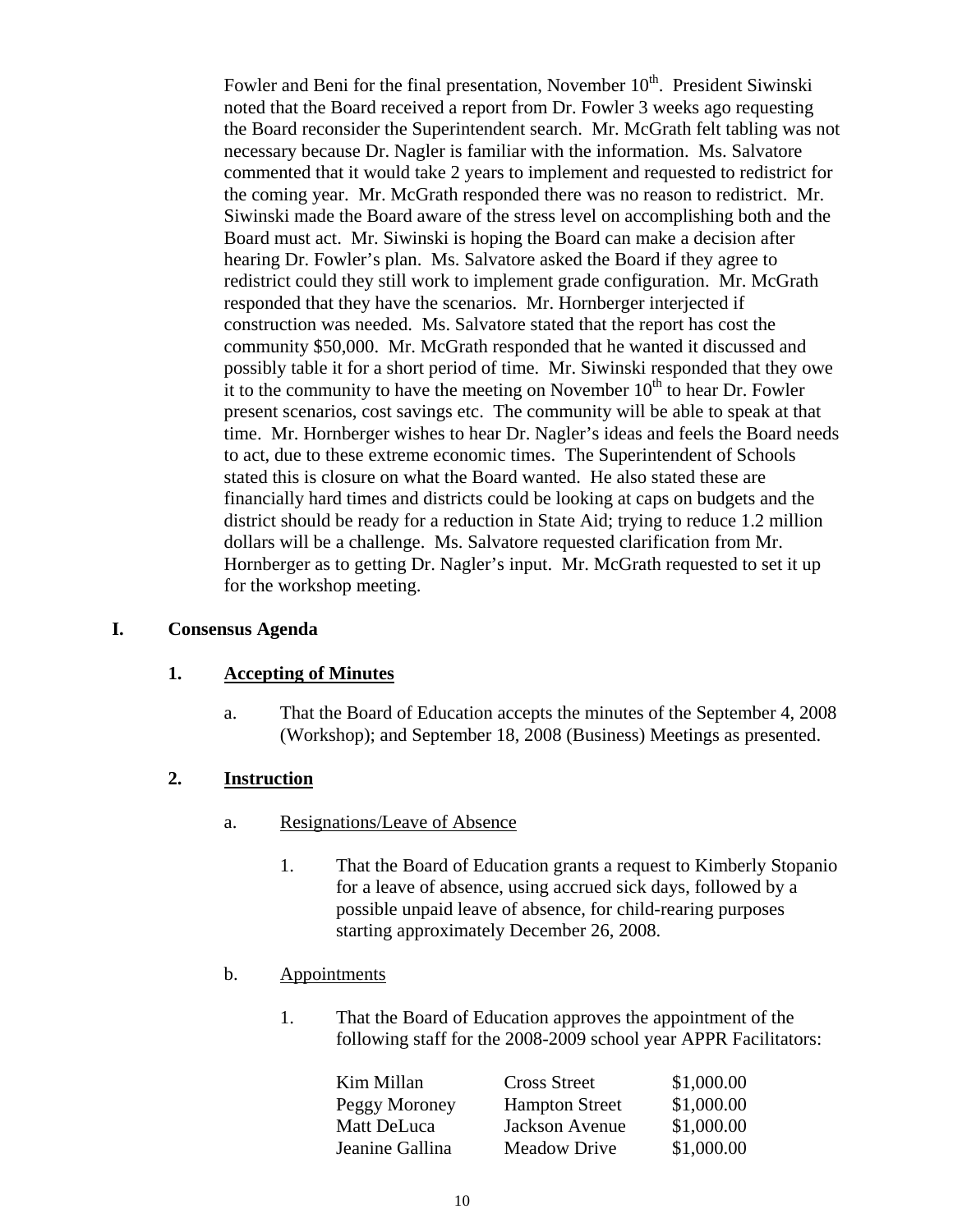| Stephen Mitchell        | Middle School      | \$1,000.00 |
|-------------------------|--------------------|------------|
| Linda Villalta          | Middle School      | \$1,000.00 |
| <b>Hilary Bernstein</b> | High School        | \$1,000.00 |
| Greg Greer              | <b>High School</b> | \$1,000.00 |
| Denise Maynard          | Willis Avenue      | \$1,000.00 |

2. That the Board of Education approves the following additions to the Per Diem Substitute Teacher list at a daily rate of pay, \$90.00:

| Daniel DiPasquale           | Music                                          |
|-----------------------------|------------------------------------------------|
| Daniel Lee                  | Spanish 7-12                                   |
| Joann Sommerhalter          | PreK-Grade 6                                   |
| <b>Tracy Marasco</b>        | Early Childhood Ed (Birth-2),                  |
|                             | Childhood Education (Grades 1-6)               |
| Gina Amzler                 | Nursery-Grade 6, Special Education             |
| Christina Raguseo           | Childhood Education (Grades 1-6)               |
| Lisa Cotsonas               | Early Childhood Education (Birth-2)            |
| Grace Ham                   | Early Childhood Education (Birth-2)            |
| Tracie Marasco              | Early Childhood Ed (Birth-2), $&$ (Gr. 1-6)    |
| Andrea Schwartz             | Early Childhood Education (Birth-2)            |
| Ashley O'Dell               | Early Childhood Ed (Birth-2), $&$ (Gr. 1-6),   |
|                             | & Students w/Disabilities (Birth-2), (Gr. 1-6) |
| <b>Christine Beihoff</b>    | Childhood Education (Gr. 1-6)                  |
| Lauren Bieder               | Childhood Education (Gr. 1-6)                  |
| Rebecca Kiernan             | English Language Arts 7-12                     |
| Cynthia Bellas              | Nursery – Grade 6                              |
| <b>Christine Mastorides</b> | General Science 7-12 extension, Biology 7-12   |
| Lalitha Balasubramanyam     | Childhood Education (Grades 1-6)               |
| <b>Elizabeth Danziger</b>   | Early Childhood Education (Birth-2)            |
| Pamela Nolasco              | Spanish 7-12                                   |
|                             |                                                |

3. That the Board of Education approves the addition of the following teachers to the Permanent Substitute Teacher List, effective October 1, 2008 to May 31, 2009 at a per day salary of \$100.00:

| Ashley O'Dell     | <b>Cross Street</b>   |
|-------------------|-----------------------|
| Lisa Miller       | <b>Hampton Street</b> |
| Anastasia Panouis | <b>Jackson Avenue</b> |
| <b>TBD</b>        | <b>Meadow Drive</b>   |
| Kathleen Amato    | Middle School         |
| Daniela LoVerde   | <b>High School</b>    |
| Laura McNally     | Willis Avenue         |

4. That the Board of Education approves the following clubs, advisors and stipends for Mineola High School for the 2008-2009 school year: **2008/2009**

| Club                             | Advisor         | $\boldsymbol{2000}$ $\boldsymbol{200}$<br><b>Stipend</b> |
|----------------------------------|-----------------|----------------------------------------------------------|
| Animal Rights                    | Tracey Campbell | \$ 840.00                                                |
| <b>Answer Wise/Brainstormers</b> | Valerie Liese   | \$420.00                                                 |
|                                  | Paul Pereria    | 420.00                                                   |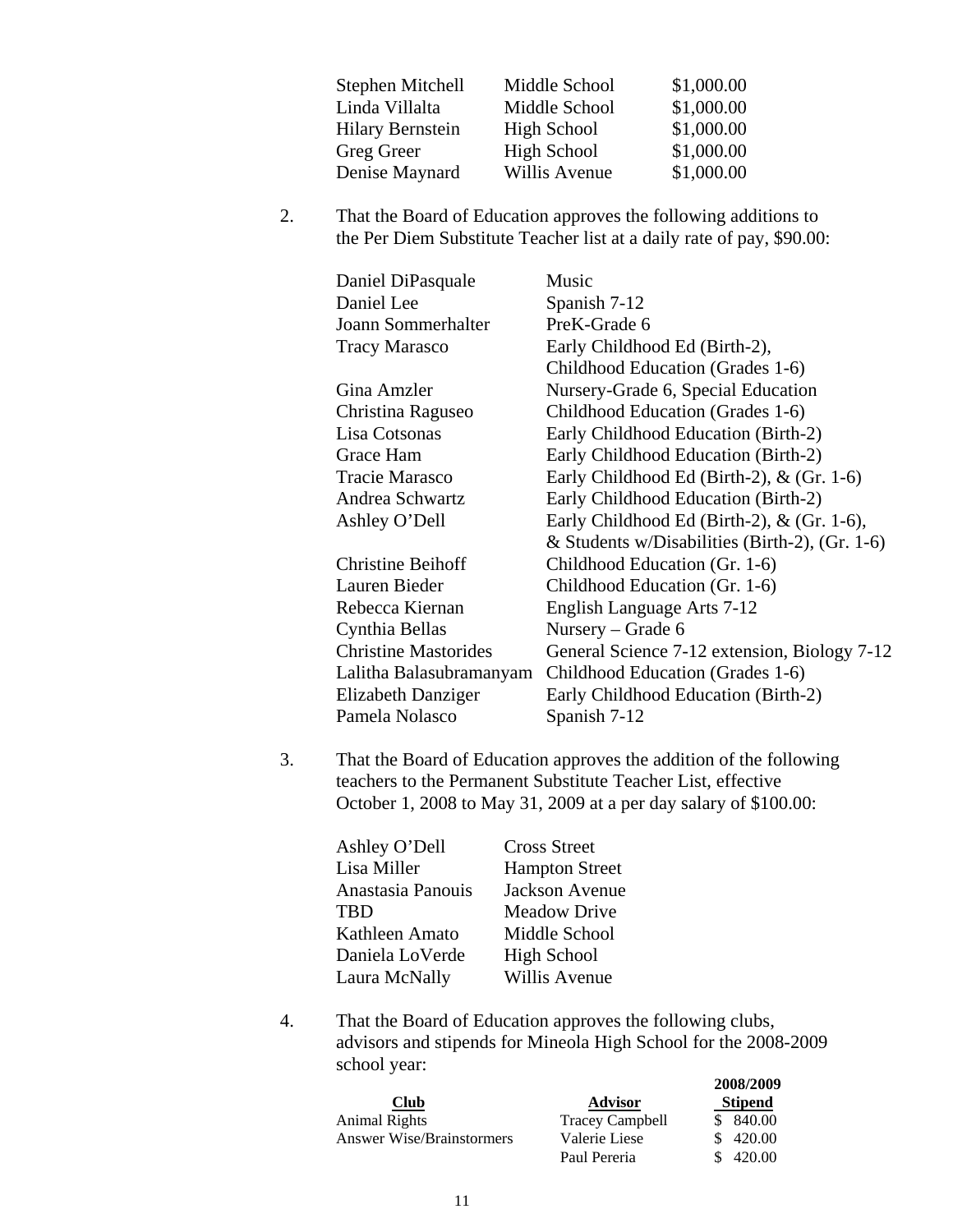| <b>Hyunah Park</b> | \$4,573.00   |
|--------------------|--------------|
|                    | \$2,000.00   |
| Eleni Theodorakis  | 952.00<br>S. |
| Francine Sclafani  | \$1,581.00   |
| Karen Cordani      | \$1,581.00   |
| Susan Brignati     | \$2,210.00   |
| Sherry Scarcella   | \$2,210.00   |
| Paul Pereira       | \$2,210.00   |
| Al Cavalluzo       | \$2,210.00   |
| Susan Kennedy      | \$1,667.00   |
| Eileen Burke       | \$<br>833.50 |
| Nancy Regan        | \$<br>833.50 |
| Laura Grassie      | \$1,667.00   |
| Michael Furey      | \$759.50     |
| Cynthia Lombardi   | \$<br>759.50 |
| Lucy Long          | \$1,667.00   |
| Maryl Fitzpatrick  | \$1,105.00   |
| Elsa Coelho        | \$1,105.00   |
| Gigi Foge          | \$<br>840.00 |
| Mark Bomser        | \$1,267.00   |
| Suzanne Sabatini   | \$<br>840.00 |
| Ken Coy            | \$<br>840.00 |
| Maureen Connolly   | \$1,444.00   |
| Elsa Coelho        | \$<br>840.00 |
| Kieran Molloy      | \$3,678.00   |
| Tara McDonnell     | 840.00<br>\$ |
| Eileen Burke       | \$<br>833.50 |
| Nancy Regan        | \$<br>833.50 |
| Harry McLaughlin   | \$1,667.00   |
| Denise Zunno       | \$1,080.00   |
| Valerie Liese      | \$4,097.00   |
| Joe Owens          | \$2,210.00   |
| Denise Zunno       | \$3,398.00   |
| Paul Sommer        | \$4,504.00   |
|                    | Nancy Rojas  |

5. That the Board of Education approves the following Fine & Performing Arts Clubs, stipends and staff for the 2008-2009 school year:

| <b>Auxiliary Band Coach</b>                       | Audrey Rome             | <b>HS</b> | \$1,668.00   |
|---------------------------------------------------|-------------------------|-----------|--------------|
| <b>Art Club</b>                                   | Andrea Antonelli        | MS        | 840.00<br>S  |
| <b>Art Shows</b>                                  | Andrea Antonelli        | MS        | 777.00<br>\$ |
| <b>Chorus</b>                                     | Angela Napolitano       | J         | 831.00<br>\$ |
| <b>Rockettes</b>                                  | <b>Anthony DeMarino</b> | HS        | \$6,572.00   |
| <b>Band</b>                                       | <b>Anthony Stelmach</b> | MS        | 952.00<br>S. |
| <b>Sixth Grade Jazz Band</b>                      | <b>Anthony Stelmach</b> | МS        | \$1,105.00   |
| Choreographer                                     | Barbara Brenner         | HS        | \$1,110.00   |
| Choreographer                                     | Barbara Brenner         | MS        | 675.00<br>\$ |
| <b>Chorus</b>                                     | Brian Goldman           | C         | \$<br>831.00 |
| <b>Chorus</b>                                     | <b>Brian Goldman</b>    | MD        | \$<br>831.00 |
| <b>Drama</b>                                      | Brian Goldman           | MD        | 590.00<br>\$ |
| <b>Pit Band</b>                                   | Don Carreras            | HS.       | \$1,444.00   |
| Band                                              | Don Carreras            | МS        | 952.00<br>\$ |
| Band                                              | Don Carreras            | MS        | 952.00<br>\$ |
| <b>Projection Squad</b>                           | Don Carreras            | MS        | \$1,269.00   |
| 7 <sup>th</sup> & 8 <sup>th</sup> Grade Jazz Band | Don Carreras            | MS        | \$1,105.00   |
| <b>Stage Production</b>                           | Don Carreras            | MS        | 972.00<br>\$ |
| <b>Choral Club</b>                                | Don Carreras            | MS        | \$<br>838.00 |
| <b>Sound Service</b>                              | <b>Felipe Mendes</b>    | НS        | \$1,667.00   |
|                                                   |                         |           |              |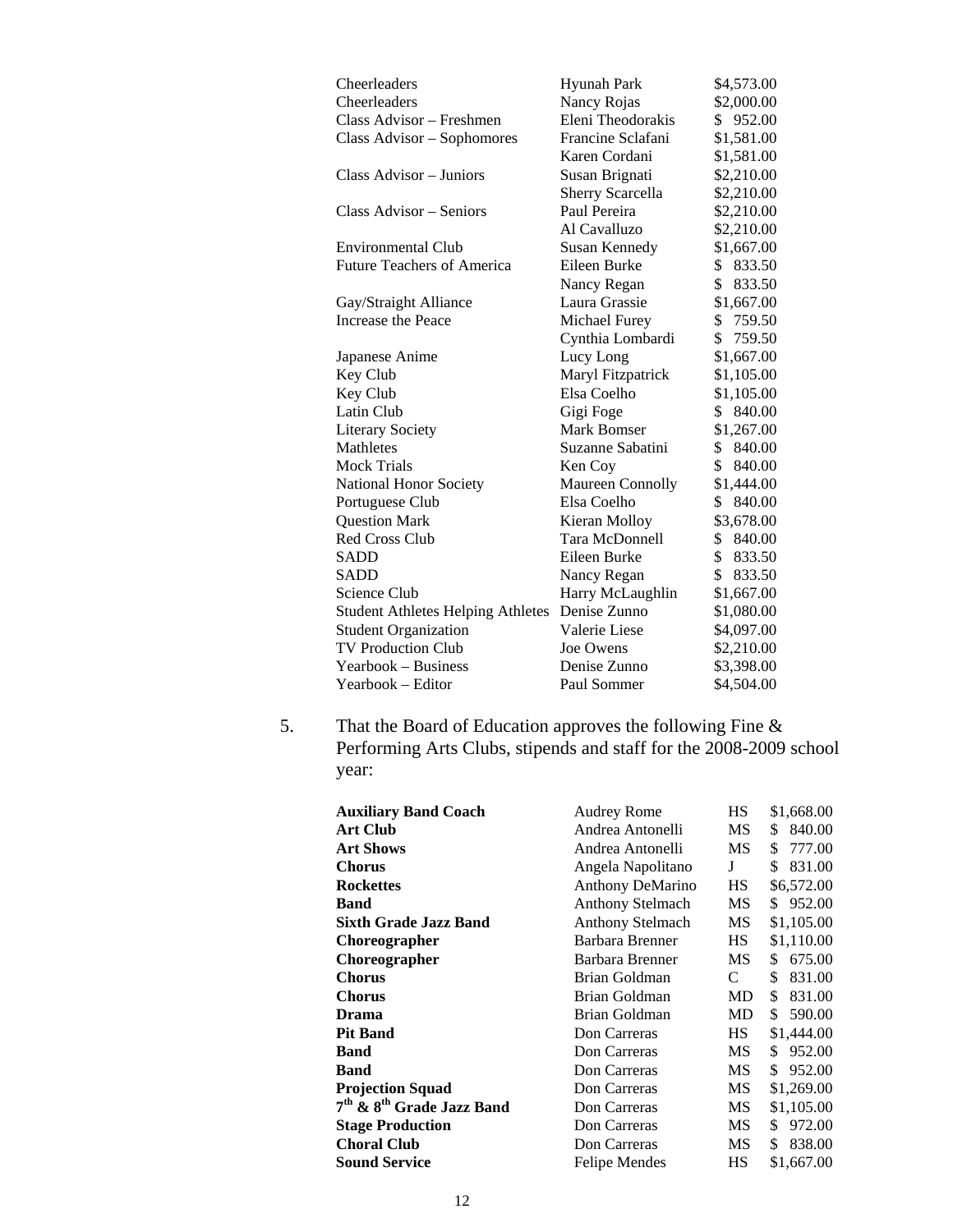| <b>Auxiliary Band Coach</b>           | Frank Kenny            | HS            | \$1,668.00   |
|---------------------------------------|------------------------|---------------|--------------|
| <b>Band Music Arrangement</b>         | Frank Mauriello        | НS            | 675.00<br>\$ |
| <b>Auxiliary Band Coach</b>           | Frank Mauriello        | HS            | \$1,668.00   |
| <b>Art Shows</b>                      | Gina Buongiovanni      | HS            | \$<br>518.00 |
| Photography                           | Gina Buongiovanni      | НS            | \$1,243.00   |
| <b>Art Club</b>                       | Jaclyn Manouvrier      | H             | \$<br>523.00 |
| <b>Art Shows</b>                      | Jaclyn Manouvrier      | H             | \$<br>259.00 |
| <b>Art Club</b>                       | Janine Gallina         | $\mathcal{C}$ | \$<br>523.00 |
| <b>Art Shows</b>                      | Jeanine Gallina        | $\mathcal{C}$ | \$<br>259.00 |
| Drama                                 | Jeanine Gallina        | $\mathcal{C}$ | \$<br>590.00 |
| <b>Art Club</b>                       | Jeanine Gallina        | MD            | \$<br>523.00 |
|                                       |                        |               |              |
| <b>Art Shows</b>                      | Jeanine Gallina        | MD            | \$<br>259.00 |
| <b>Auxiliary Band Coach</b>           | Jennifer Lupo          | HS            | \$<br>834.00 |
| <b>Band</b>                           | Jim Dugal              | $\mathcal{C}$ | \$<br>952.00 |
| <b>Orchestra</b>                      | Jim Dugal              | $\mathcal{C}$ | \$<br>831.00 |
| Band                                  | Jim Dugal              | MD            | \$<br>952.00 |
| <b>Projection Squad</b>               | Joe Owens              | HS            | \$1,267.00   |
| <b>Spring Musical Stage</b>           | Joe Owens              | HS            | \$3,653.00   |
| <b>Chorus</b>                         | Joe Owens              | MS            | \$<br>952.00 |
| <b>Chorus</b>                         | Joe Owens              | MS            | \$<br>952.00 |
| <b>Chorus</b>                         | Joe Owens              | MS            | \$<br>952.00 |
| <b>Band Music Arranger</b>            | John Oddo              | HS.           | S.<br>675.00 |
| <b>Marching Band Percussion Coach</b> | John Oddo              | HS            | \$1,668.00   |
| <b>Assistant to the Band Director</b> | John Oddo              | HS            | \$1,621.00   |
| <b>Auxiliary Band Coach</b>           | John Oddo              | HS            | \$1,668.00   |
| <b>Chorus</b>                         | <b>Kathy Crawley</b>   | H             | \$<br>831.00 |
| <b>Art Club</b>                       | Kathy Loughlin         | HS            | \$<br>840.00 |
| <b>Art Shows</b>                      | Kathy Loughlin         | HS            | \$<br>518.00 |
| <b>Assistant Band Advisor</b>         | Ken Vignona            | HS            | \$2,255.00   |
| <b>Auxiliary Band Coach</b>           | Kris Nuzzi             | HS            | \$1,668.00   |
| <b>Orchestra</b>                      | Kristen Frazer         | MS            | \$<br>952.00 |
| <b>Orchestra</b>                      | Kristen Frazer         | MS            | \$<br>952.00 |
| Orchestra                             | Kristen Frazer         | MS            | \$<br>952.00 |
| <b>String Ensemble</b>                | Kristen Frazer         | MS            |              |
| <b>Auxiliary Band Coach</b>           | Lisa Granath           | HS            | \$1,105.00   |
| <b>Band</b>                           |                        |               | \$1,668.00   |
| Orchestra                             | Mark Bennett           | Η             | \$<br>952.00 |
|                                       | <b>Mark Bennett</b>    | H             | \$<br>831.00 |
| Orchestra                             | <b>Mark Bennett</b>    | MD            | \$<br>831.00 |
| <b>Thespian</b>                       | Matt Deluca            | HS            | \$2,933.00   |
| <b>Drama</b>                          | Matt Deluca            | $\mathbf J$   | \$590.00     |
| Drama                                 | <b>Matt Deluca</b>     | MS            | \$1,485.00   |
| <b>Band Advisor</b>                   | Matt Feinberg          | HS            | \$3,315.00   |
| <b>Ninth Grade Band</b>               | Matt Feinberg          | HS            | \$923.00     |
| <b>Stage Band</b>                     | Matt Feinberg          | HS            | \$2,076.00   |
| <b>Wind Ensemble</b>                  | Matt Feinberg          | HS            | \$923.00     |
| A Capella Choir                       | Meg Messina            | HS            | \$1,104.00   |
| <b>Barber Shop Quartet (Dynamics)</b> | Meg Messina            | HS            | \$952.00     |
| <b>Chorus and Concert Singers</b>     | Meg Messina            | HS            | \$1,325.00   |
| <b>Fall Musical</b>                   | Meg Messina            | HS            | \$3,653.00   |
| <b>Band Drill Writer</b>              | Mike Coppola           | HS            | \$4,049.00   |
|                                       | Monica Bartoli         | HS            | \$ 834.00    |
| <b>Stage Squad-Fall Drama</b>         | Paul Sommer            | HS            | \$1,708.00   |
| <b>Stage Squad-Spring Musical</b>     | Paul Sommer            | HS            | \$2,933.00   |
| <b>Band</b>                           | Robin Barkan           | $\bf J$       | \$<br>952.00 |
| Orchestra                             | Robin Barkan           | $\bf J$       | \$<br>831.00 |
| Photography                           | <b>Steve Parke</b>     | MS            | \$1,243.00   |
| Orchestra                             | <b>Tracey Campbell</b> | HS            | \$<br>952.00 |
| <b>String Ensemble</b>                | <b>Tracey Campbell</b> | HS            | \$1,105.00   |
| <b>String Night</b>                   | <b>Tracey Campbell</b> | HS            | \$478.00     |
|                                       |                        |               |              |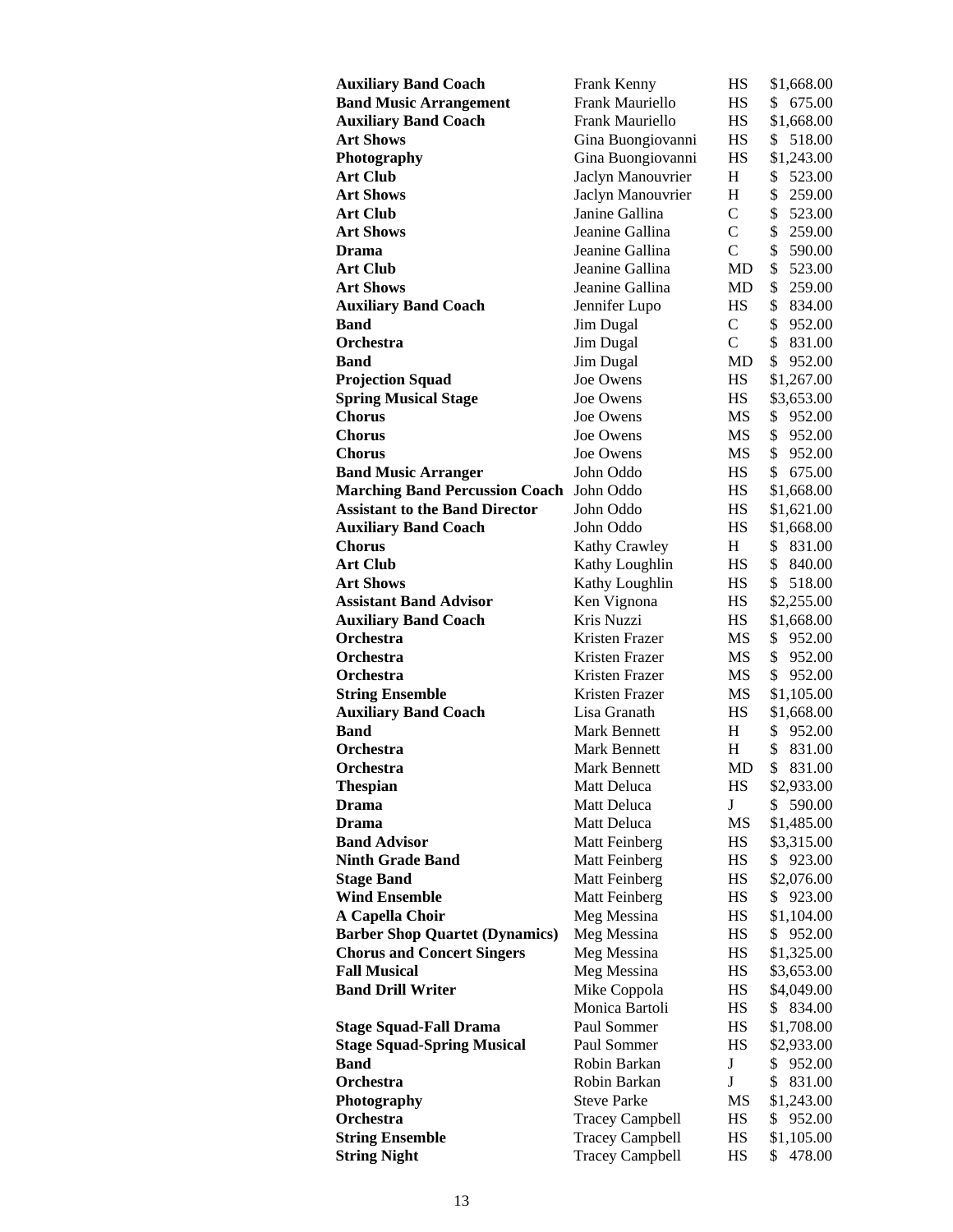| Art Club  | Trevlin Jeffrey |  | \$ 523.00 |
|-----------|-----------------|--|-----------|
| Art Shows | Trevlin Jeffrey |  | \$ 518.00 |

6. That the Board of Education approves the following Middle School advisors, clubs and stipends for the 2008-2009 school year:

| <b>Club/Activity</b>          | Advisor              | <b>Stipend</b> |
|-------------------------------|----------------------|----------------|
| <b>Animal Rights</b>          | Stephanie Klein      | \$840.00       |
| A.B.C. (Anti-Bias Club)       | Nancy Bolettieri     | \$<br>838.00   |
|                               | Drew Smith           | \$<br>838.00   |
| <b>Book Club</b>              | Annmarie Palumbo     | \$<br>838.00   |
|                               | Ilyse Milberg        | \$<br>838.00   |
| <b>Bookstore Advisor</b>      | Annmarie Palumbo     | \$<br>838.00   |
| <b>Builders Club</b>          | Joan Ayoub           | \$1,019.00     |
|                               | Stephanie Klein      | \$1,019.00     |
| Chess Club                    | Mike Mildon          | 840.00<br>S.   |
| Color Night                   | Jerrill Critchley    | \$2,660.00     |
|                               | Maryellen Perinchief | \$1,809.00     |
| 6th Grade Math Club           | Judi Daddario        | 838.00<br>S.   |
| Math Olympiad-7/8th Gr.       | Cheryl Gorman        | \$<br>838.00   |
| Mock Trial                    | Soraya Zahn-Rogers   | \$<br>840.00   |
| National Junior Honor Society | Joan Ayoub           | \$1,273.00     |
| Newspaper                     | Drew Smith           | \$2,563.00     |
| SADD/Environmental Club       | Lidsay Spahnake      | \$1,273.00     |
| Science Club                  | Mike Mildon          | \$ 865.00      |
| <b>Student Government</b>     | Linda Villalta       | \$2,852.00     |
| Yearbook                      | Maria Sant'Angelo    | \$2,362.00     |
|                               | Annmarie Palumbo     | \$2,362.00     |

7. That the Board of Education approves the following Cross Street advisors, clubs and stipends for the 2008-2009 school year:

| <b>Club</b>           | <b>Advisor</b>   | <b>Stipend</b> |
|-----------------------|------------------|----------------|
| <b>Math Olympiads</b> | Jeanine Gallina  | \$521.00       |
| Student Council       | Karen Carraro    | \$1,080.00     |
| <b>Safety Patrol</b>  | Peter Carlson    | \$601.00       |
| <b>Newspaper</b>      | Barbara Paganini | 279.00         |
| Newspaper             | Tom Nucci        | 279.00<br>S.   |

#### **2.1. Instruction: Committee on Special Education Actions**

#### **2.2. Instruction: Contracted Instructional Services**

a. That the Board of Education approves an agreement between the Mineola Union Free School District and the Hempstead Union Free School District for a student parentally placed in a private school outside of the Mineola School District to receive special education services from Hempstead School District where the private school is located, for the 2007-2008 school year. Cost to the Mineola School District derived from Education Law Section 3602-c, and related provisions of the Education Law and Regulations of the Commissioner of Education; and that these statutes and regulations may define the maximum costs that may be charged hereunder.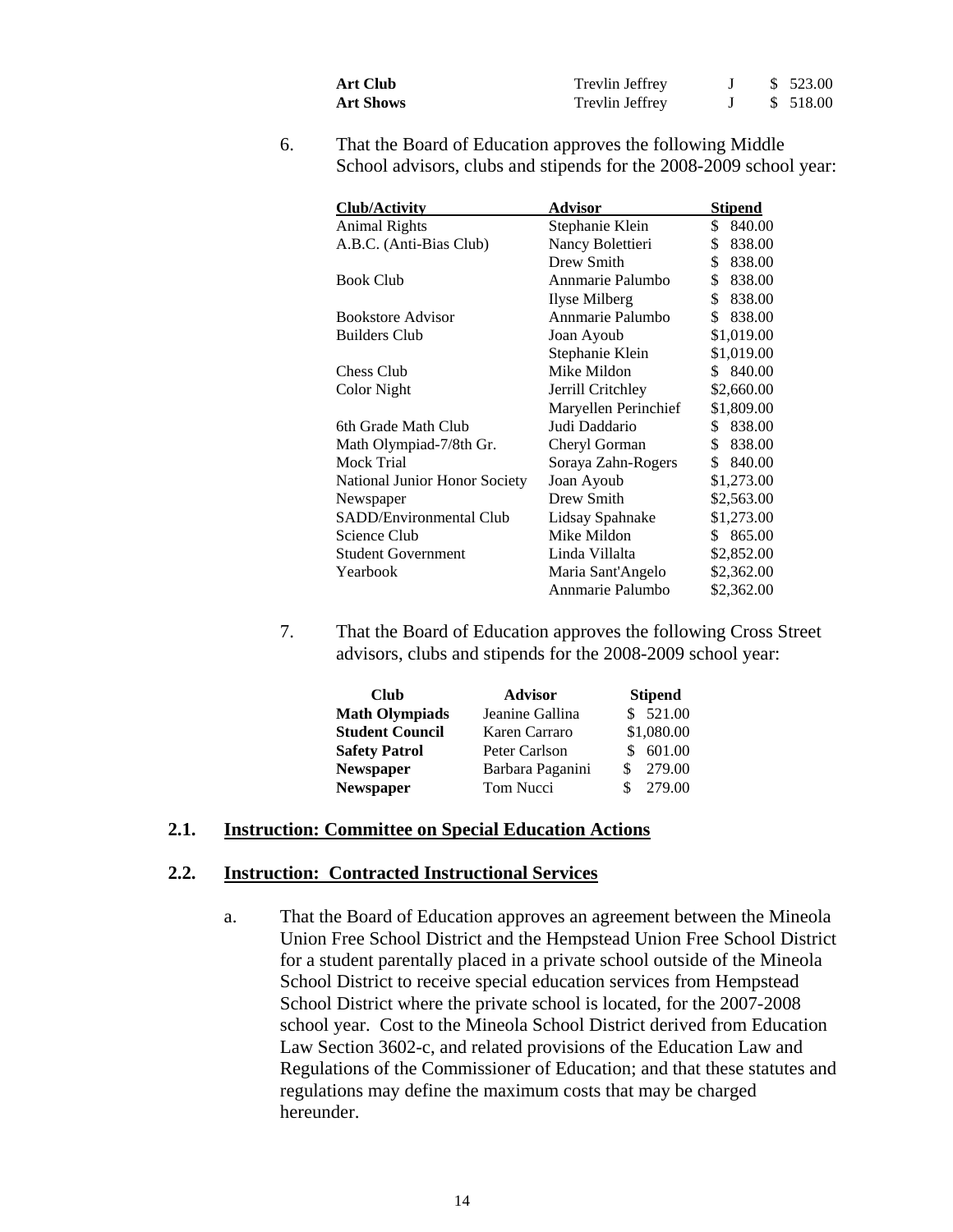- b. That the Board of Education approves an agreement between the Mineola Union Free School District and the Hempstead Union Free School District for a student parentally placed in a private school outside of the Mineola School District to receive special education services from Hempstead School District where the private school is located, for the 2008-2009 school year. Cost to the Mineola School District derived from Education Law Section 3602-c, and related provisions of the Education Law and Regulations of the Commissioner of Education; and that these statutes and regulations may define the maximum costs that may be charged hereunder.
- c. That the Board of Education approves a Memorandum of Agreement between the Mineola Union Free School District and Pyramid Education Consultants for the 2008-2009 school year to provide consultation services to teachers for students with severe communication disorders. Pyramid Educational Consultant's services will be paid for by a special education grant, Section 611. Service fees are as follows:

\$1,370.00/full day (6 hours) \$ 785.00/half day (3 hours)

d. That the Board of Education approves a contract between the Mineola Union Free School District and North Merrick Union Free School District to provide services consistent with requirements of Education Law Section 3602-c to Mineola students parentally placed in out-of-district non-public and private schools for the 2008-2009 school year.

# **2.3. Instruction: Student Actions**

- a. That the Board of Education approves the following out-of-state, overnight field trips:
	- Rockettes Winterguard Regional Competition, Trumbell, CT, February 28, 2009
	- Rockettes Winterguard Regional Competition, South Brunswick, NJ, March 21, 2009 to March 22, 2009
	- English 10R and Human Rights Washington D.C., November 7-9, 2008
- b. That the Board of Education approves an overnight field trip as follows:
	- Academy Teachers, Project Adventure, High School Students, BOCES Center, Brookville, NY, November 24-25, 2008

# **2.4. Instruction: Other**

a. That the Board of Education approves a contract between the Mineola Union Free School District and Solution Tree, Inc. to provide consultancies and workshop services in meeting the needs of educators for the 2008-2009 school year. The total cost to the district is \$13,000.00.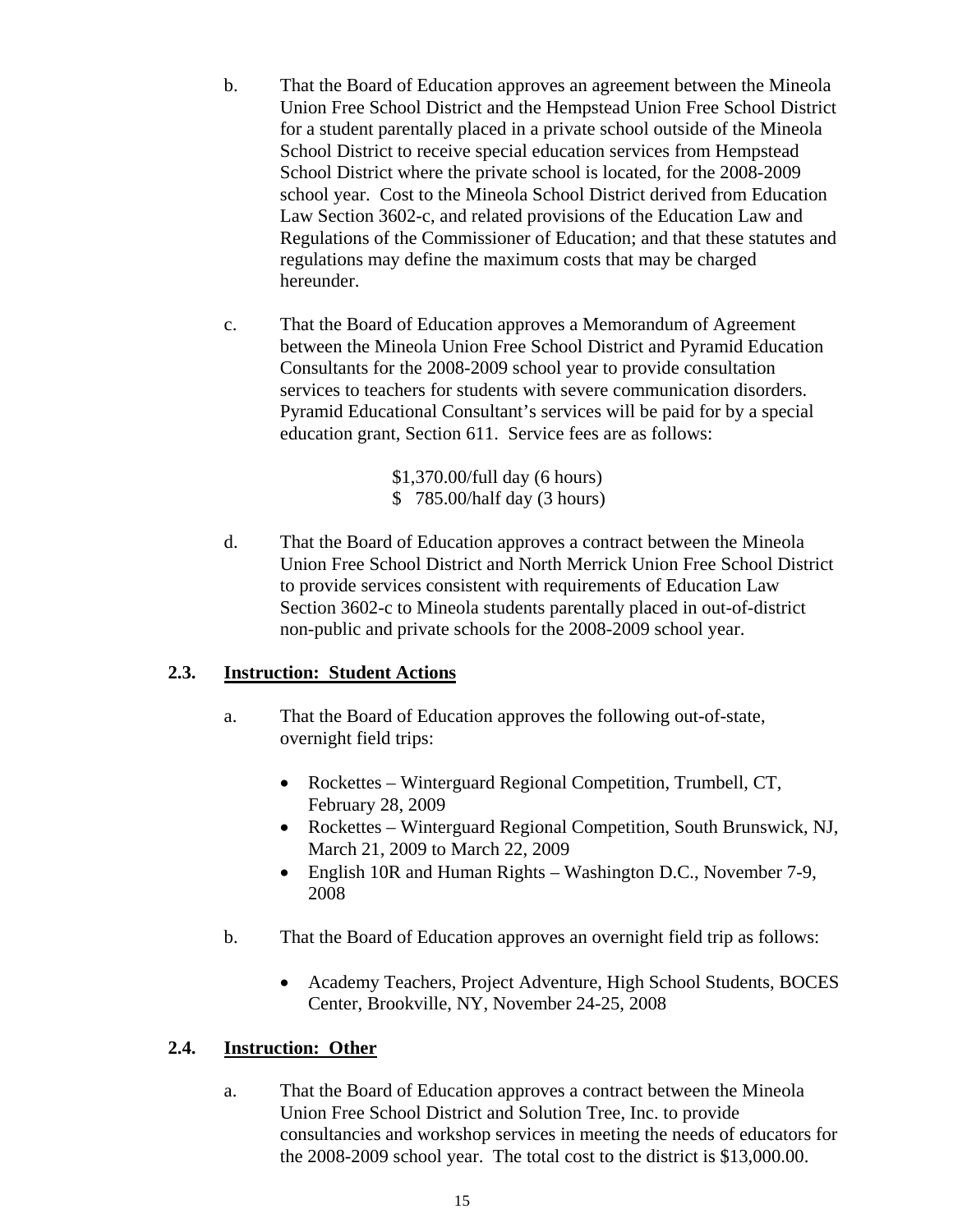b. That the Board of Education approves a contract between the Mineola Union Free School District and the UCLA School Management Program to provide consultancies and workshop services in classroom walkthrough protocols for the 2008-2009 school year. The total cost to the district is \$15,000.00.

# **3. Civil Service**

- a. Resignations/Leave of Absence
	- 1. That the Board of Education accepts the resignation of William Downes, 5/8 Bus Driver, effective October 15, 2008. Mr. Downes will, however, continue to drive as a Bus Driver Substitute at \$21.18 per hour.
	- 2. That the Board of Education accepts the resignation of Graciela Quintanilla, part time Bus Aide, effective September 19, 2008.
	- 3. That the Board of Education accepts the resignation of Anne Ressa, part time Teacher Aide, effective October 16, 2008.
	- 4. That the Board of Education grants a Medical Leave of Absence to Beverly Kerr, part time Teacher Aide, effective October 22, 2008 through December 1, 2008.
	- 5. That the Board of Education grants an unpaid Leave of Absence to Robert Musial, Bus Driver, effective November 3, 2008 through November 14, 2008, due to NYS Retirement Law #212.

# b. Appointments

- 1. That the Board of Education approves the appointment of Maureen Geis to the position of Occupational Therapist as a Leave Replacement for Lisa Marie Curley, effective October 6, 2008. Salary will be Step 1, \$60,921.00.
- 2. That the Board of Education approves the appointment of Vincent Sanseverino to the position of 5/8 Bus Driver to replace William Downes, effective October 7, 2008. Salary will be Step 1, \$21,183.00.
- 3. That the Board of Education approves the appointment of Thomas Patello from Cleaner Sub to full time Cleaner at the Middle School, effective September 22, 2008; salary, Step 1, \$42,667.00 (includes 6% night differential).
- 4. That the Board of Education approves the appointment of Celeste Cirigliano from Registered Nurse Sub to Permanent Registered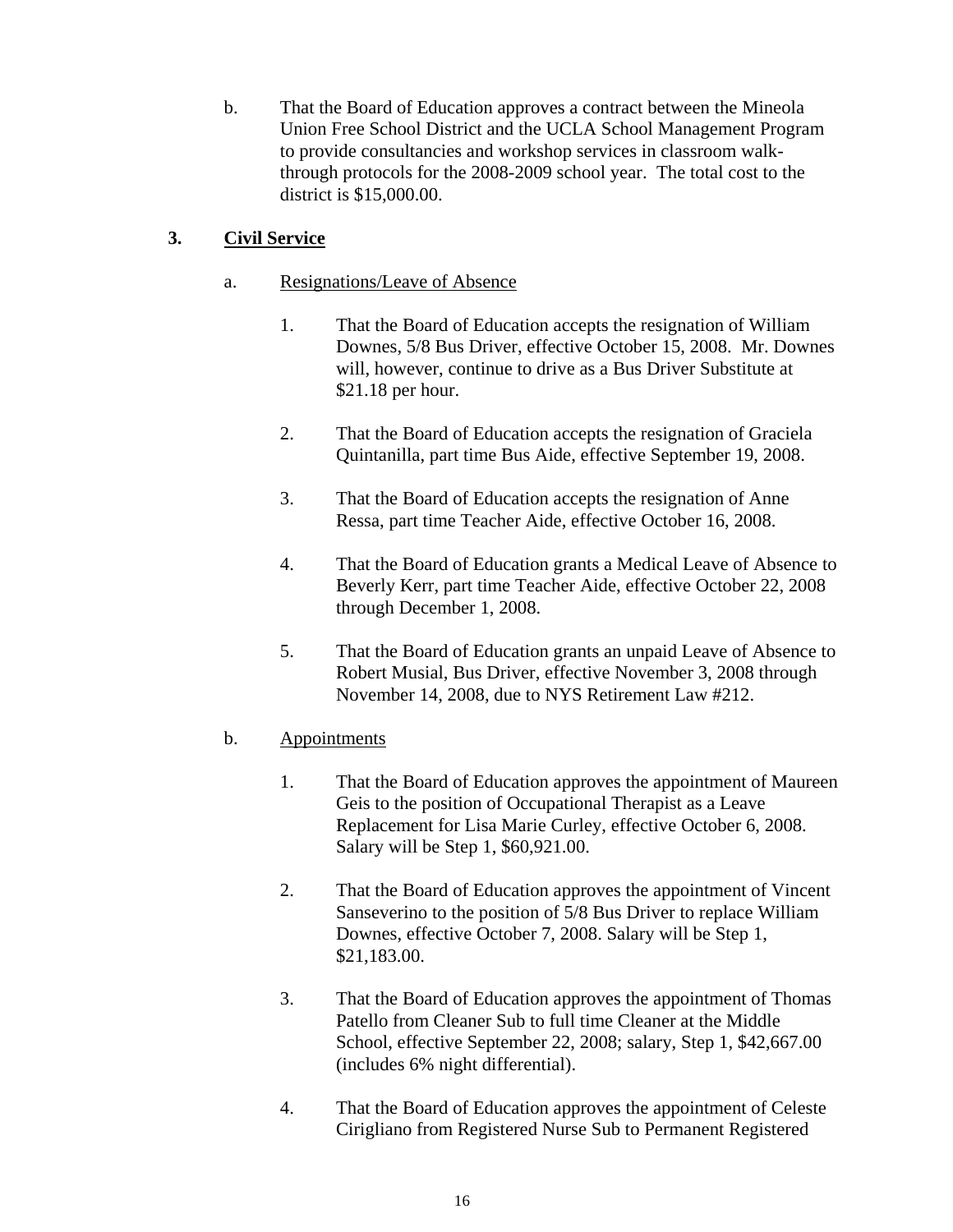Nurse Substitute, effective September 1, 2008; salary, \$150.00 per day.

- 5. That the Board of Education approves the appointment of Lalitha Balasubramanyam to the position of part time Teacher Aide, effective October 17, 2008; salary, Step 1, \$13.74 per hour.
- 6. That the Board of Education approves the appointment of Joseph Lloyd to the position of Greeter, effective October 20, 2008; salary, Step 1, \$10.00 per hour.
- 7. That the Board of Education approves the appointment of Sabra Hussaini to a part time position of Bus Aide, effective October 2, 2008; salary, Step 1, \$10.75 per hour.
- 8. That the Board of Education approves the appointment of Loriann Seecharan to a part time position of Bus Aide, effective October 2, 2008; salary, Step 1, \$10.75 per hour.
- 9. That the Board of Education approves the addition of Terrence Sawyer to the Cleaner Sub List, effective October 17, 2008; salary, \$12.25 per hour.
- 10. That the Board of Education approves the addition of Louis Papasodero to the Cleaner Sub List, effective October 17, 2008; salary, \$12.25 per hour.
- 11. That the Board of Education amends the employment date of Patricia Licari, part time Bus Aide from September 18, 2008 to September 3, 2008.
- 12. That the Board of Education amends the salary of Frank Juliano, Bus Driver Sub, from \$19.25 per hour to \$21.18 per hour, in accordance with the new Custodial/Bus Driver Contract, effective September 1, 2008.

# **4. Business/Finance**

- a. Treasurer's Report
	- 1. That the Board of Education accepts the Treasurer's Report for the period ending August 31, 2008 and directed that it be placed on file.
- b. Approval of Invoices and Payroll
	- 1. That the Board of Education approves the Invoices and Payroll for the period ending September 30, 2008.

Warrant #5 \$1,003,682.72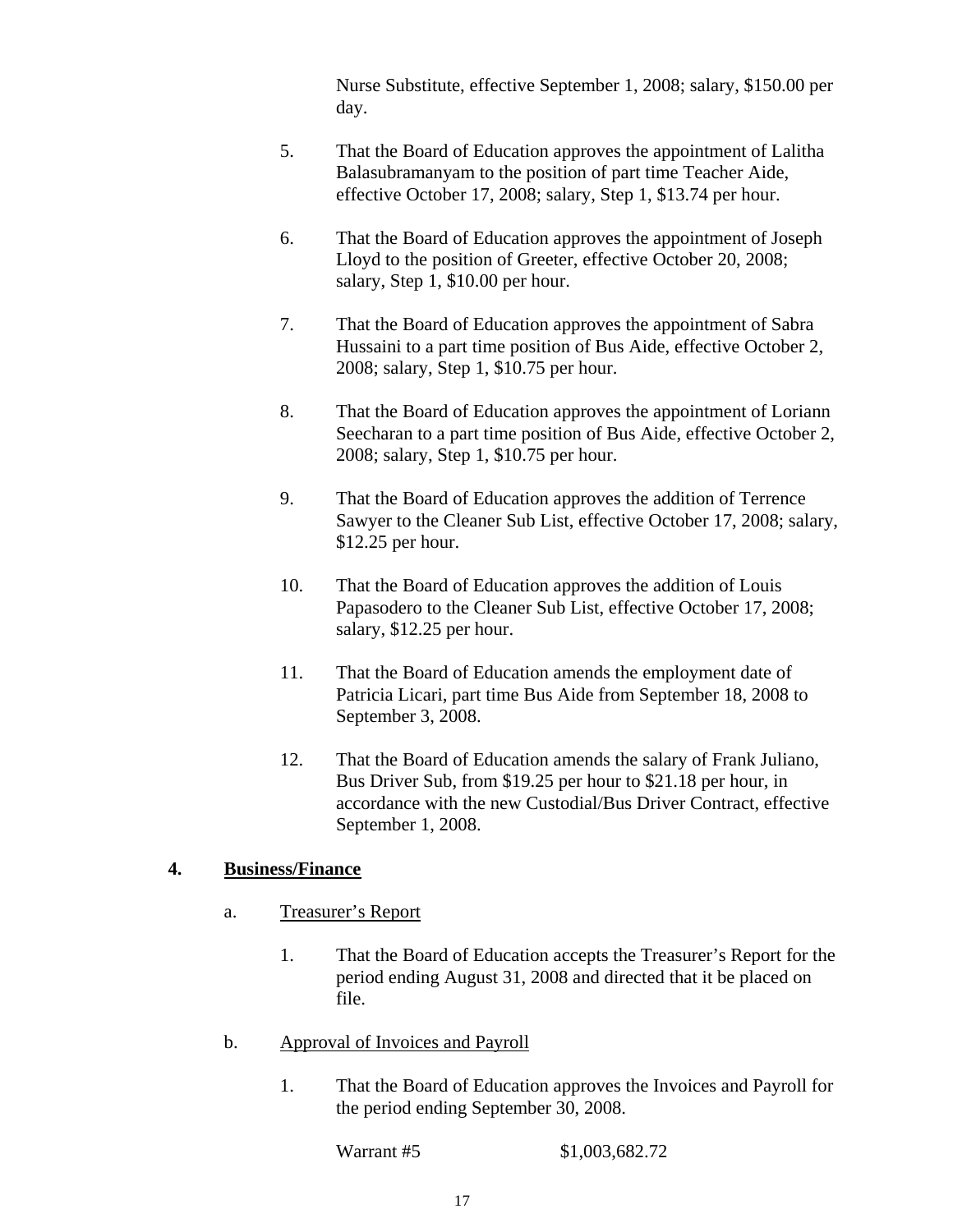| Warrant #6                | \$1,287,784.85   |
|---------------------------|------------------|
| <b>Credits to Expense</b> | 127,077.18 Cr.   |
| <b>TOTAL EXPENSES</b>     | \$2,164,390.39   |
| PAYROLL #5 & #6           |                  |
| General                   | \$3,922,932.99   |
| Fund F                    | 50,071.00<br>\$. |
| <b>TOTAL PAYROLL</b>      | \$3,973,003.99   |

## **4.1. Business/Finance: Contract Approvals**

### **4.2. Business/Finance: Bids**

a. That the Board of Education approves the participation of the Mineola Union Free School District in the Port Washington Union Free School District's Fuel Oil Cooperative Bid, #08/09.

# **5. Other**

- a. Disposal of District Property
	- 1. That the Board of Education approves the Disposal of the following District Property, in accordance with District Policy #6900, declaring them obsolete:

Bus #44, Vin # 1HVLPHYL0GHA45793 Bus #45, Vin # 1HVLPHYL8GHA46657 Bus #48, Vin # 1HVLPHYL2GHA46315 GMC Pick-Up, Vin #1GTEV14H5HJ525395

**RESOLUTION #34 – BE IT RESOLVED THAT** the Board of Education approves Consensus Agenda items I.1. through I.5.a.1. as presented.

| <b>Motion:</b> | John McGrath      |
|----------------|-------------------|
| <b>Second:</b> | Laraine Salvatore |

A motion was made to amend Resolution #34, with the removal of the Middle School Spirit Club/Mural Club and Andrea Antonelli, within Item I.2.b.6., from the agenda.

| <b>Motion:</b><br>Second: | Stephen Siwinski<br>John McGrath                                                            |     |      |
|---------------------------|---------------------------------------------------------------------------------------------|-----|------|
| Yes:                      | Terence Hale<br>William Hornberger<br>John McGrath<br>Laraine Salvatore<br>Stephen Siwinski | No: | None |

**Passed:** Yes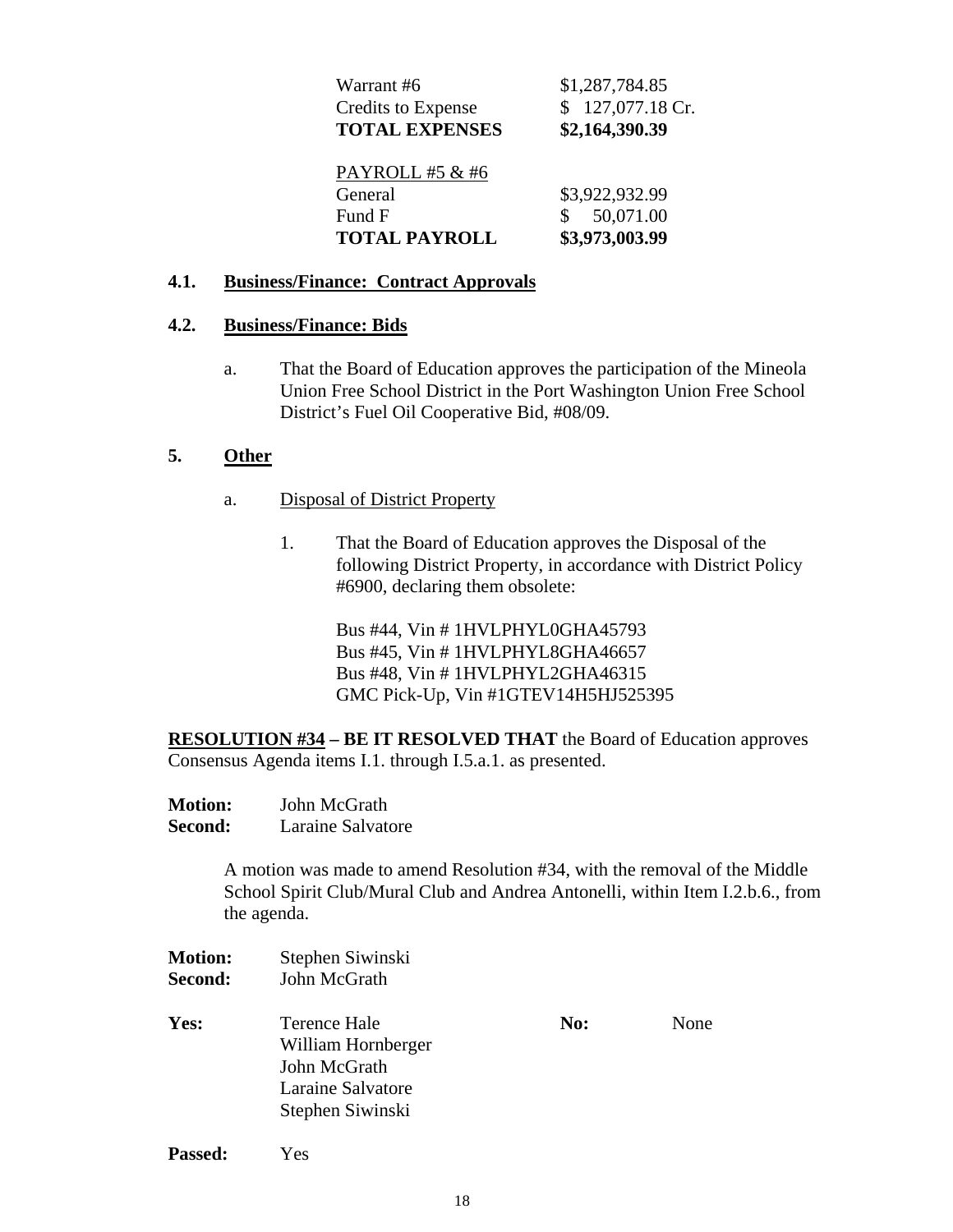**Discussion:** Mr. Hornberger inquired about agenda items H.2.4., 2.5**,** 2.6, as to the number of students in the programs, the number of meetings during the year, and what the parameters were for clubs. Ms. Salvatore asked if there was a minimum. The Superintendent of Schools responded that the minimum varies depending on the stipend. He will forward to the Board information the number of meetings students attend. Mr. Siwinski inquired as to the number of Art Shows. Dr. Nagler responded, 2 at the elementary, and 3 at the Middle School.

> Mr. Hornberger inquired if the Board approved an out-of-state policy. The Superintendent of Schools responded there was no policy on out-ofstate or overnight. Ms. Salvatore inquired about the cost of the trip. The Superintendent responded that he was not sure if they were self-funded. Mr. Hornberger inquired as to how many students would be going on the trip to Washington D.C. from English 10R and Human Rights class and how the rooms would be set up. The Superintendent of Schools stated 8 or 10; 4 to a room and the students and chaperones are separate. Chaperones are stationed in the hallway and conduct room checks. Mr. Hornberger inquired as to the contractual salary that chaperones receive when on trips. The Superintendent of Schools stated \$150.00 per night.

Mr. Hornberger inquired as to agenda item H.5. (Disposal of District Property), was possible to generate revenue from parts. The Superintendent of Schools responded that the vehicles will be scrapped. Mr. Waters interjected that Mr. DeStefano will investigate possible revenue. The Superintendent of Schools stated these buses are old and don't meet current code. Mr. Hornberger inquired if the district donates to local organizations obsolete buses. The Superintendent of Schools stated that there are companies that will buy a bus if it is decent, and liability is a concern.

Ms. Salvatore inquired about a chorus stipend for a teacher. Dr. Nagler stated it was for an evening concert. Ms. Salvatore inquired if there would be a Fall Musical. Dr. Nagler responded yes, there was a misprint in the contract and they are in the process of correcting contract language. He further stated that the Fall Play is under Thespians.

Ms. Salvatore inquired about the Band Music Arranger stipend. The Superintendent of Schools stated this individual receives 4 stipends. Ms. Salvatore inquired about who attends the workshops that Solution Tree facilitates. Dr. Nagler responded all Administrators. Ms. Salvatore inquired about the contract with UCLA Management. Ms. Goffman responded that they are associated to PLC (Professional Learning Communities) and teacher teams.

The Board now voted to approve Resolution #34, Consensus Agenda Items I.1.a. through I.5.a.1, as amended.

| Yes: | Terence Hale | No: | None |
|------|--------------|-----|------|
|      |              |     |      |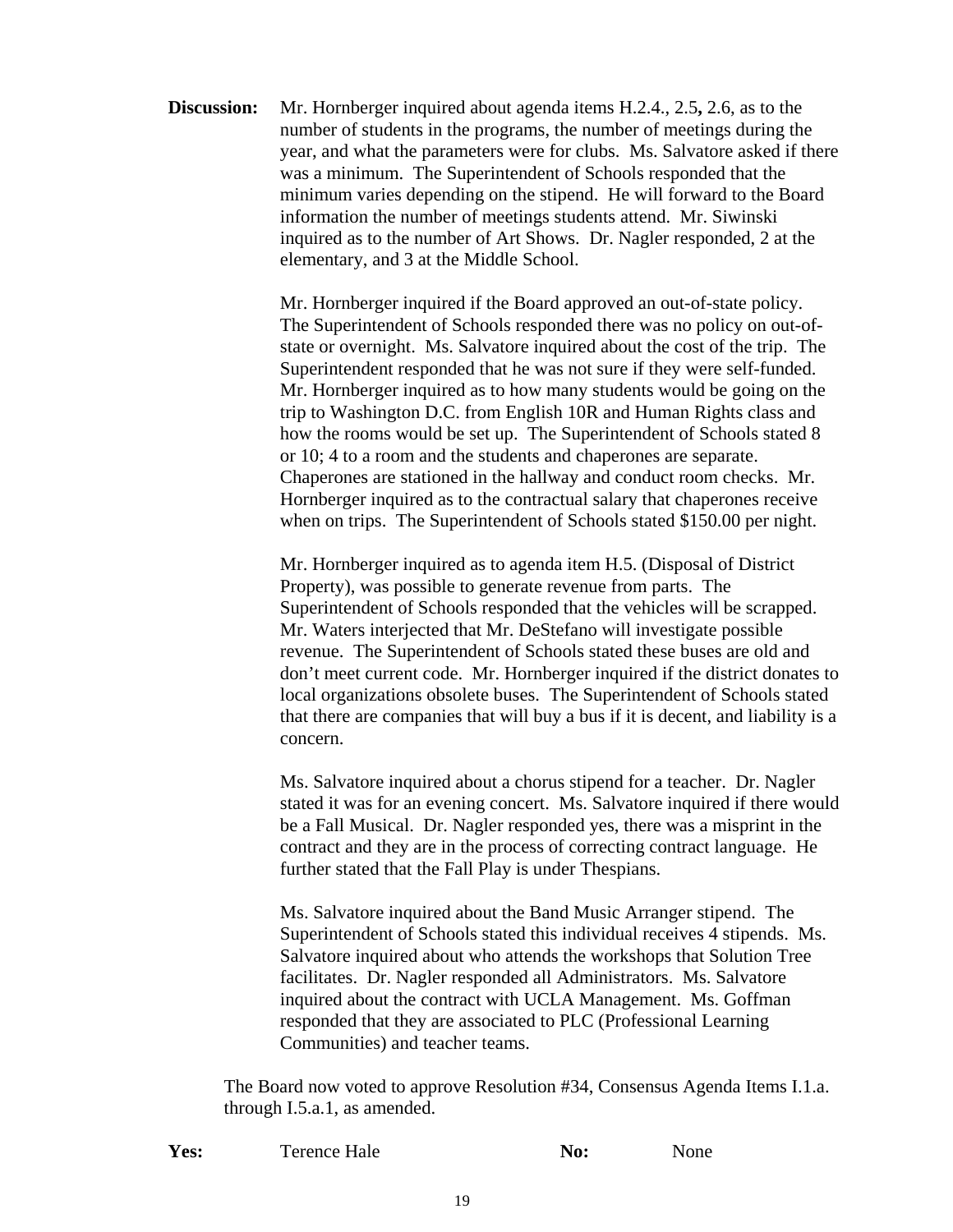William Hornberger John McGrath Laraine Salvatore Stephen Siwinski

**Passed:** Yes

# **J. Public Comments**

- A resident inquired if the bill for Atronix was paid. Mr. Siwinski responded no.
- $\triangle$  A resident inquired as to where the revenue generated from the sale of obsolete computers was recorded. The Superintendent of Schools responded that \$5,500 was entered into the general fund.
- A resident inquired as to shades for the Middle School. Mr. Romano responded installation started today.
- $\triangle$  A resident informed the Board of a fund raising program with merchants. The Superintendent of Schools responded that some of our clubs and PTAs participate.

# **K. Board of Education Reports**

- Comments from Board President
- Board Committee Report
- Superintendent of Schools' Reports & Comments
	- o Superintendent Comments

The Superintendent of Schools acknowledged NYSSBA identifying the week of October  $20^{th}$  to  $24^{th}$  as School Board Recognition Week and presented the Board with a small gift, and they should expect to receive letters and e-mails of thanks for their service to the community. He further stated that the gift is symbolic that they should have a good "time" as Board Members.

Student Activities mentioned: Cross Street  $5<sup>th</sup>$  grade left for their outdoor environmental trip; the start of Cross' Olympiads; High School Band Competition at Denton on Saturday; High School Art display at Mineola Public Library; Middle School 8<sup>th</sup> grade Washington D.C. trip; October  $26<sup>th</sup>$  State Marching Band Competition; congratulations was extended to Kelly Maher, National Merit Semi-finalist; district's Fall newsletter going out shortly; Homecoming on November  $1<sup>st</sup>$ ; Computer sale generated \$5,500 in revenue; Ms. Judge in the Business Office is getting a handle on the ST3 and is recouping \$400,000 in revenue from the 2005 school year, as well as, the transfer of \$200,000 in revenue; last night Superintendent attended regional Nassau County PTA Dinner; attending NYSSBA Convention with Mr. McGrath and Mr. Hale this weekend; November  $6<sup>th</sup>$ Board Workshop Meeting - presentation on High School Academy Program and cost containment scenarios; Dr. Nagler will be putting together a transition plan; the Superintendent is looking forward to the best school year ever; establish and meet goals; the Board's decision tonight keeps the effort moving forward and couldn't think of a better group of people to lead the way with Dr. Nagler at the helm and is very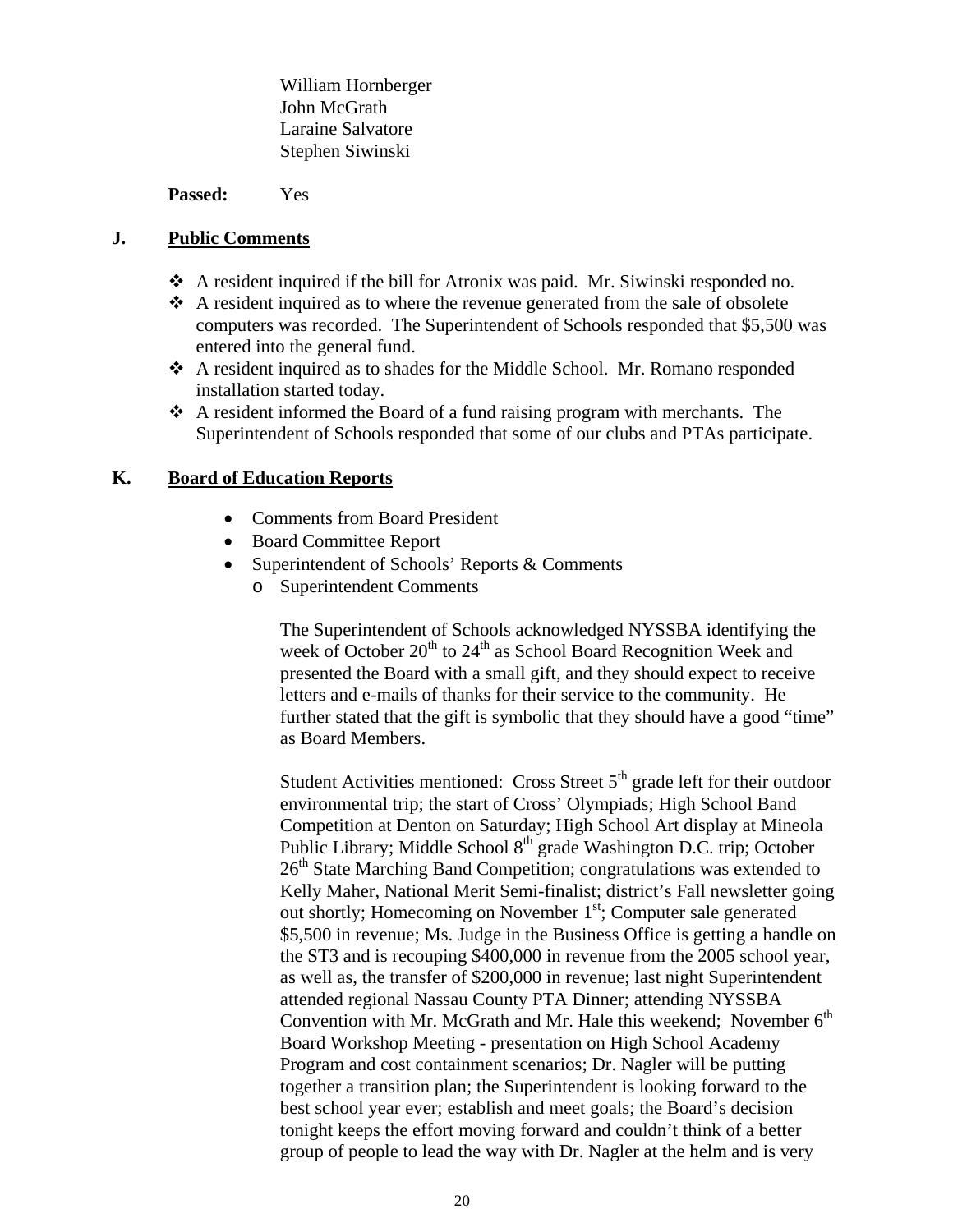happy the team is kept in place. Mr. Siwinski stated that he appreciates the Superintendent's efforts.

Scheduled meetings individual Board Members will attend are as follows:

| Terence Hale       | District Council                              |
|--------------------|-----------------------------------------------|
| Laraine Salvatore  | <b>Hampton Street</b>                         |
| William Hornberger | <b>Meadow Drive</b>                           |
| John McGrath       | <b>Cross Street</b>                           |
| Stephen Siwinski   | Jackson Avenue and Mineola High School        |
| Laraine Salvatore  | Music Parents $-1st$ Wednesday in November    |
| Stephen Siwinski   | Booster Parents – November's meeting canceled |

The Middle School PTSA will be called regarding their 11/10/08 scheduled meeting, which currently is the same evening as the Grade Configuration Study Hearing.

- o Capital Updates
- Table Reports
	- o Finance and Operations Report
		- Monthly Financial Report
		- Building & Grounds Report
			- Building Usage
			- Vandalism
			- Work order status
		- Transportation Report
- Special Reports

\*Public Questions - Board Committee Reports; Student Organization Report; Superintendent's Report; Table Reports (All Finance & Operation Functions); and Special Report

### **L. Adjournment**

At 11:06 p.m. a motion was made to adjourn this meeting of the Board of Education.

| <b>Motion:</b> | John McGrath                                                                                       |     |      |
|----------------|----------------------------------------------------------------------------------------------------|-----|------|
| <b>Second:</b> | William Hornberger                                                                                 |     |      |
| Yes:           | <b>Terence Hale</b><br>William Hornberger<br>John McGrath<br>Laraine Salvatore<br>Stephen Siwinski | No: | None |
|                |                                                                                                    |     |      |

**Passed:** Yes

Respectfully submitted,

Donna Martillo